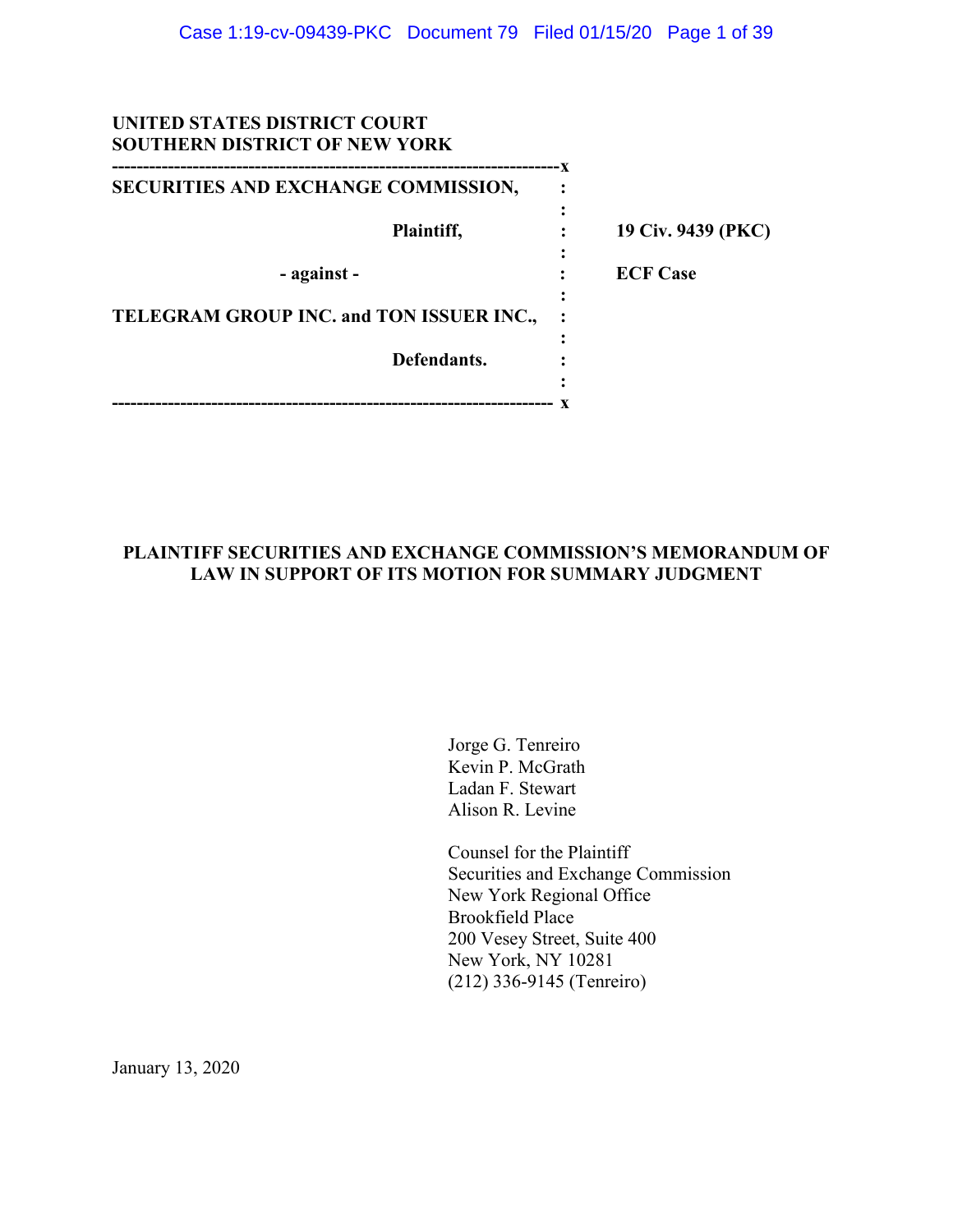# **TABLE OF CONTENTS**

| I.   |           | THE DUROV BROTHERS LAUNCH TELEGRAM MESSENGER. 3                                                                                     |
|------|-----------|-------------------------------------------------------------------------------------------------------------------------------------|
| II.  |           | TELEGRAM RAISES FUNDS FROM INVESTORS IN AN UNREGISTERED                                                                             |
|      | A.        | In Need of Cash, Telegram Decides To Raise Funds for Its Operations. 3                                                              |
|      | <b>B.</b> | Telegram Targets Investment Funds as Initial Purchasers of Grams5                                                                   |
|      | $C$ .     | Telegram and Its Agents Market Grams as an Investment in Telegram<br>Dependent in Part On Widespread Adoption of Grams for Success5 |
|      | D.        | Telegram Leads Investors To Expect Its Continued Support to the TON                                                                 |
|      | E.        |                                                                                                                                     |
|      | F.        | Telegram Builds A Significant Price Discount Into the Price of Grams11                                                              |
|      | G.        |                                                                                                                                     |
| III. |           | TELEGRAM AND ITS ASSOCIATES MAKE EFFORTS TO INCREASE                                                                                |
|      |           | IV. A SECONDARY MARKET FOR GRAMS DEVELOPS AFTER THE                                                                                 |
| V.   |           | TELEGRAM DOES NOT REGISTER THE SALE OF GRAMS WITH THE SEC<br>OR OTHERWISE PROVIDE INVESTORS WITH CERTAIN INFORMATION 15             |
|      |           |                                                                                                                                     |
|      |           |                                                                                                                                     |
| I.   |           | TELEGRAM MADE UNREGISTERED OFFERS AND SALES OF SECURITIES 16                                                                        |
|      | A.        | The Howey Analysis Applies as of the Date of the Gram Purchase                                                                      |
|      |           | A "sale" occurs under the Securities Act when the parties become<br>1.                                                              |
|      |           | The Gram Purchase Agreements were legally binding "sales." 20<br>2.                                                                 |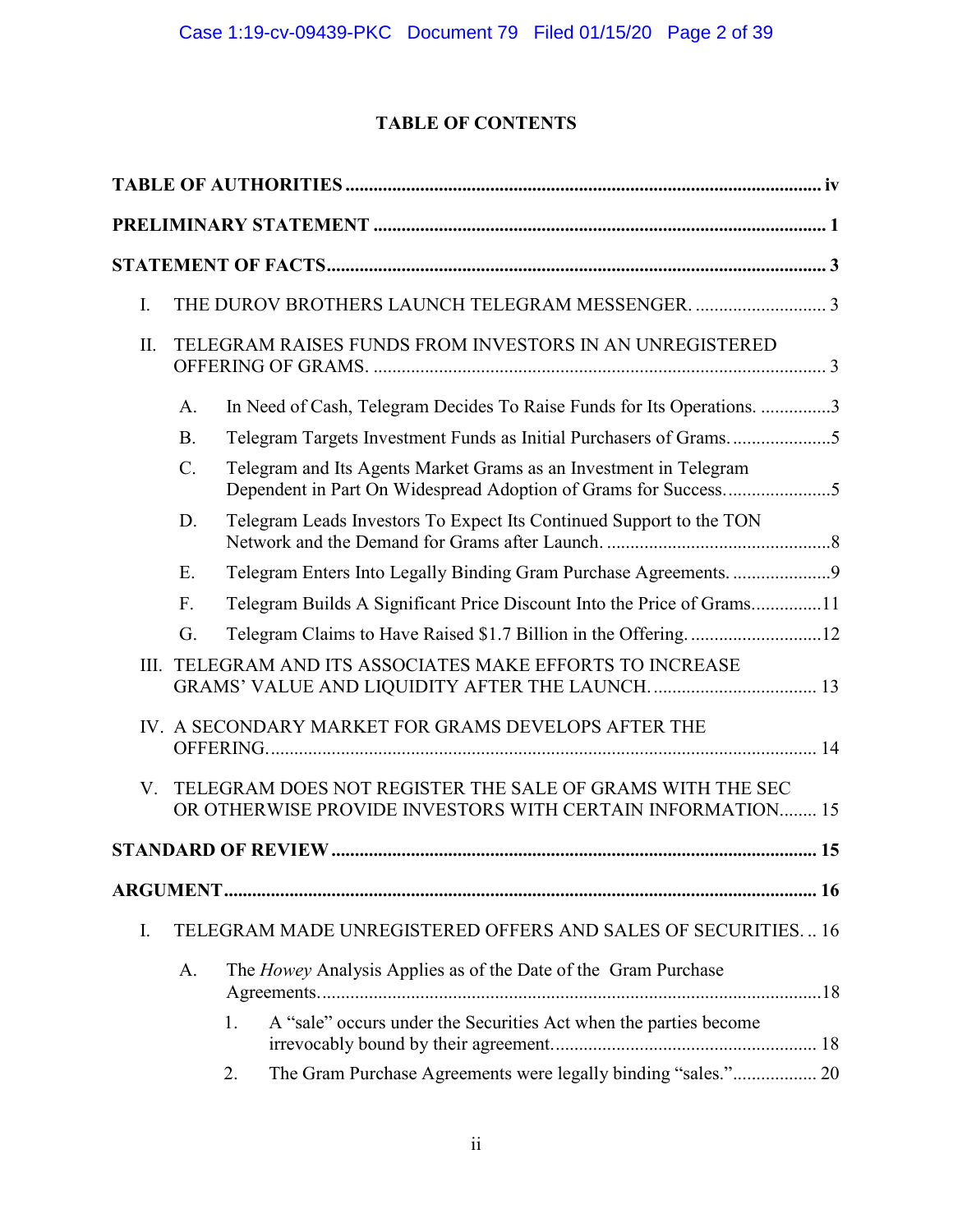|    | <b>B.</b> | The Undisputed Facts Establish that the Grams Were Investment         |  |
|----|-----------|-----------------------------------------------------------------------|--|
|    |           | 1.                                                                    |  |
|    |           | 2.                                                                    |  |
|    |           | 3.<br>The Initial Purchasers reasonably expected profits derived from |  |
|    | C.        | Even If Analyzed At TON's Launch, Grams Are Investment Contracts26    |  |
| П. |           | TELEGRAM ENGAGED AND IS ENGAGING IN A PUBLIC DISTRIBUTION             |  |
|    | A.        |                                                                       |  |
|    | <b>B.</b> | Telegram Has Taken Steps Towards, and Seeks to Complete, a Public     |  |
|    |           |                                                                       |  |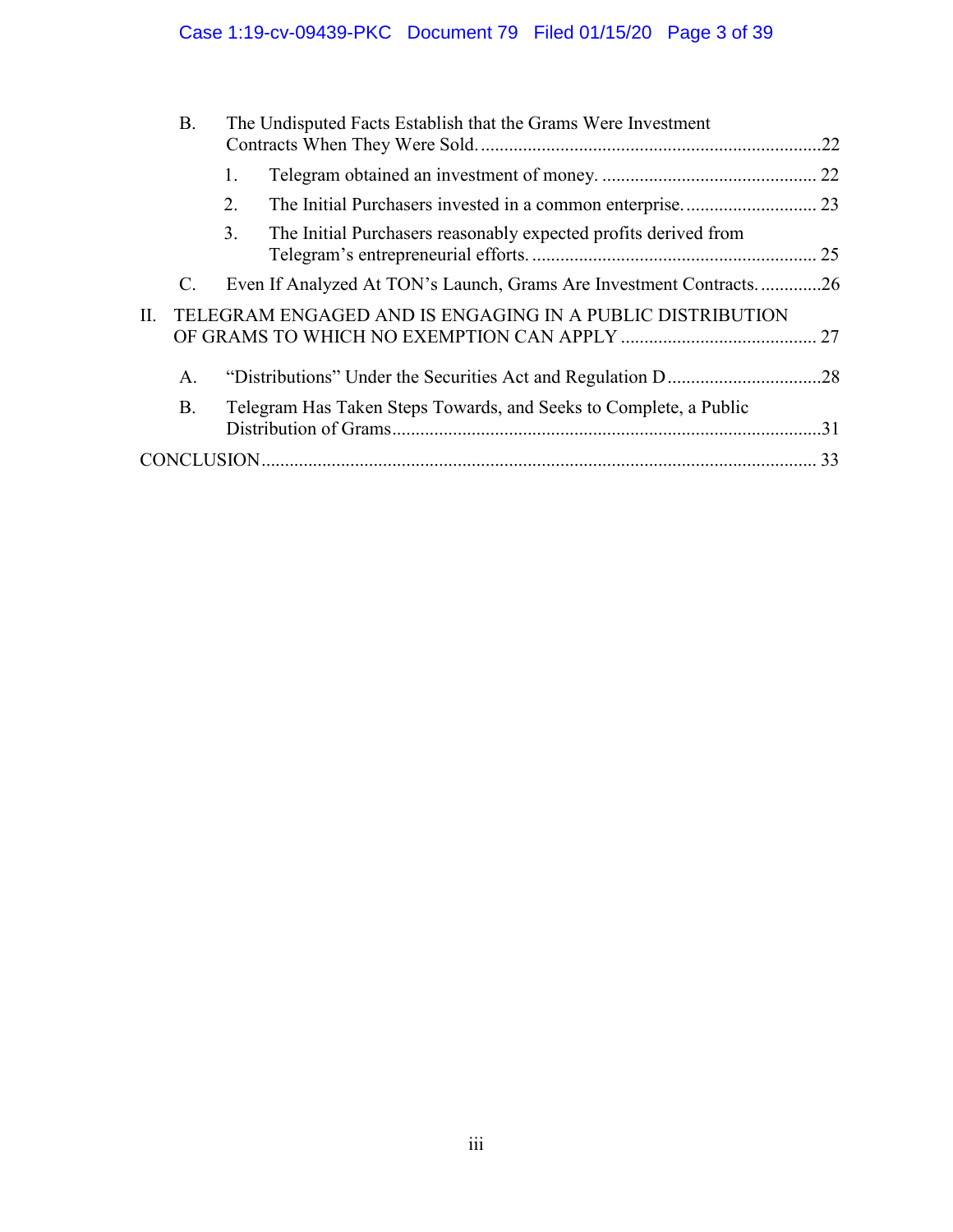# **TABLE OF AUTHORITIES**

# **Page(s)**

| <b>Cases</b>                                                                            |
|-----------------------------------------------------------------------------------------|
|                                                                                         |
|                                                                                         |
|                                                                                         |
|                                                                                         |
|                                                                                         |
| Dependable Sales & Serv., Inc. v. TrueCar, Inc., 377 F. Supp. 3d 337 (S.D.N.Y. 2019) 15 |
|                                                                                         |
|                                                                                         |
|                                                                                         |
|                                                                                         |
|                                                                                         |
|                                                                                         |
|                                                                                         |
|                                                                                         |
|                                                                                         |
|                                                                                         |
|                                                                                         |
| Radiation Dynamics, Inc. v. Goldmuntz, 464 F.2d 876 (2d Cir. 1972)  19, 20              |
|                                                                                         |
|                                                                                         |
| Rocky Aspen Mgmt. 204 LLC v. Hanford Holdings LLC,                                      |
|                                                                                         |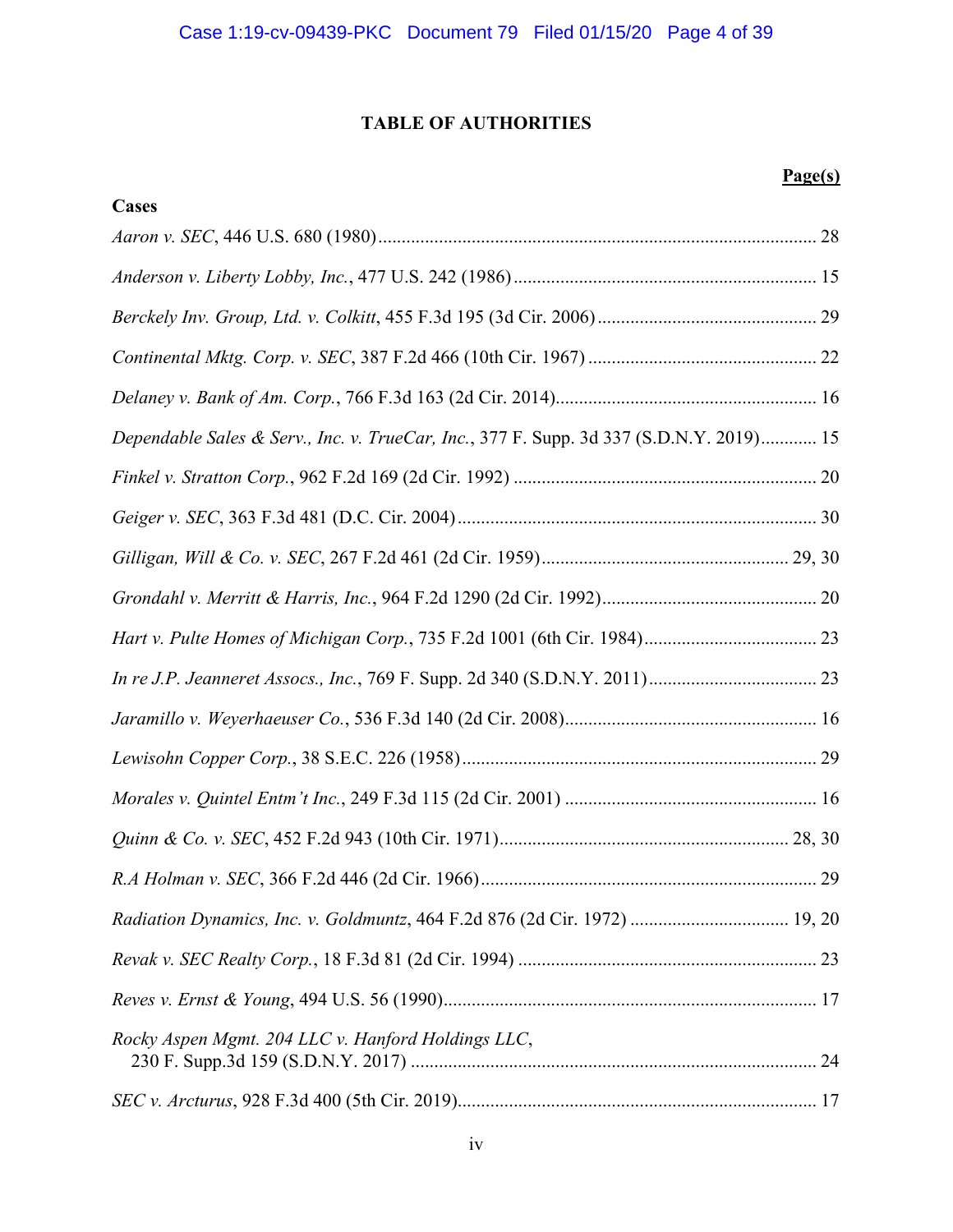# Case 1:19-cv-09439-PKC Document 79 Filed 01/15/20 Page 5 of 39

# **Page(s)**

| SEC v. Cavanagh, 1 F. Supp. 2d 337 (S.D.N.Y. 1998), aff'd 155 F.3d 129 (2d Cir. 1998) 29 |
|------------------------------------------------------------------------------------------|
|                                                                                          |
|                                                                                          |
|                                                                                          |
|                                                                                          |
|                                                                                          |
|                                                                                          |
|                                                                                          |
|                                                                                          |
|                                                                                          |
|                                                                                          |
|                                                                                          |
|                                                                                          |
|                                                                                          |
|                                                                                          |
|                                                                                          |
|                                                                                          |
|                                                                                          |
|                                                                                          |
| <b>Statutes</b>                                                                          |
|                                                                                          |
|                                                                                          |
|                                                                                          |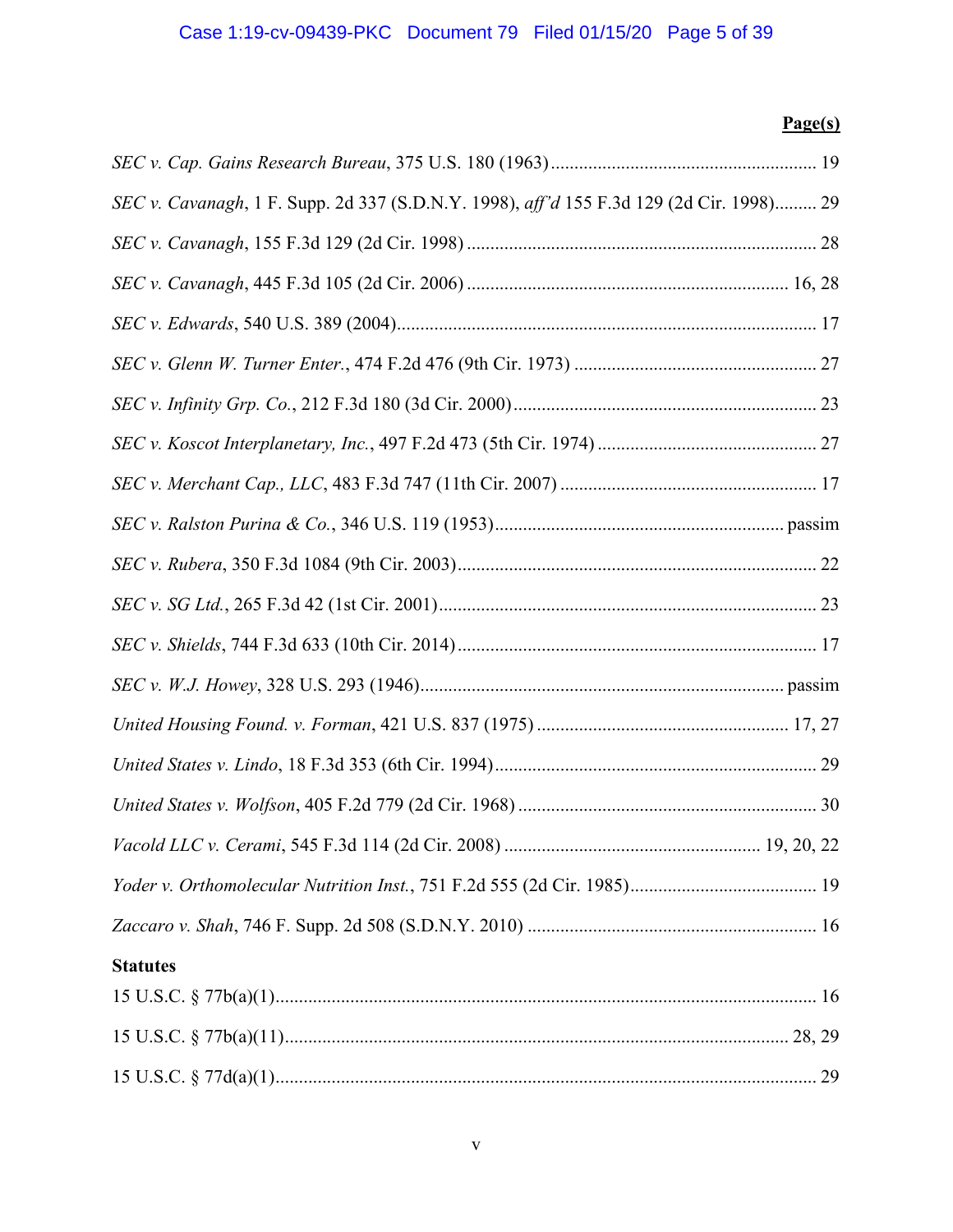| Page(s)                                                                                                                                                                 |  |
|-------------------------------------------------------------------------------------------------------------------------------------------------------------------------|--|
|                                                                                                                                                                         |  |
| <b>Other Authorities</b>                                                                                                                                                |  |
| Further Definition of 'Swap,' \'Security-Based Swap,' and 'Security-Based Swap                                                                                          |  |
| Interpretative Releases Relating to the Securities Act of 1933 and General Rules and<br>Regulations Thereunder, Rel. No. 33-5121, 1970 WL 116591 (Dec. 30, 1970) 30, 31 |  |
| <i>Non-public Offering Exemption, Securities Act Rel. No. 33-4552, 1962 WL 69540 (Nov.</i>                                                                              |  |
| Securities Offering Reform, 70 F.R. 44722, 44765 n.391 Rel. No. 33-8591, 2005 WL<br>20                                                                                  |  |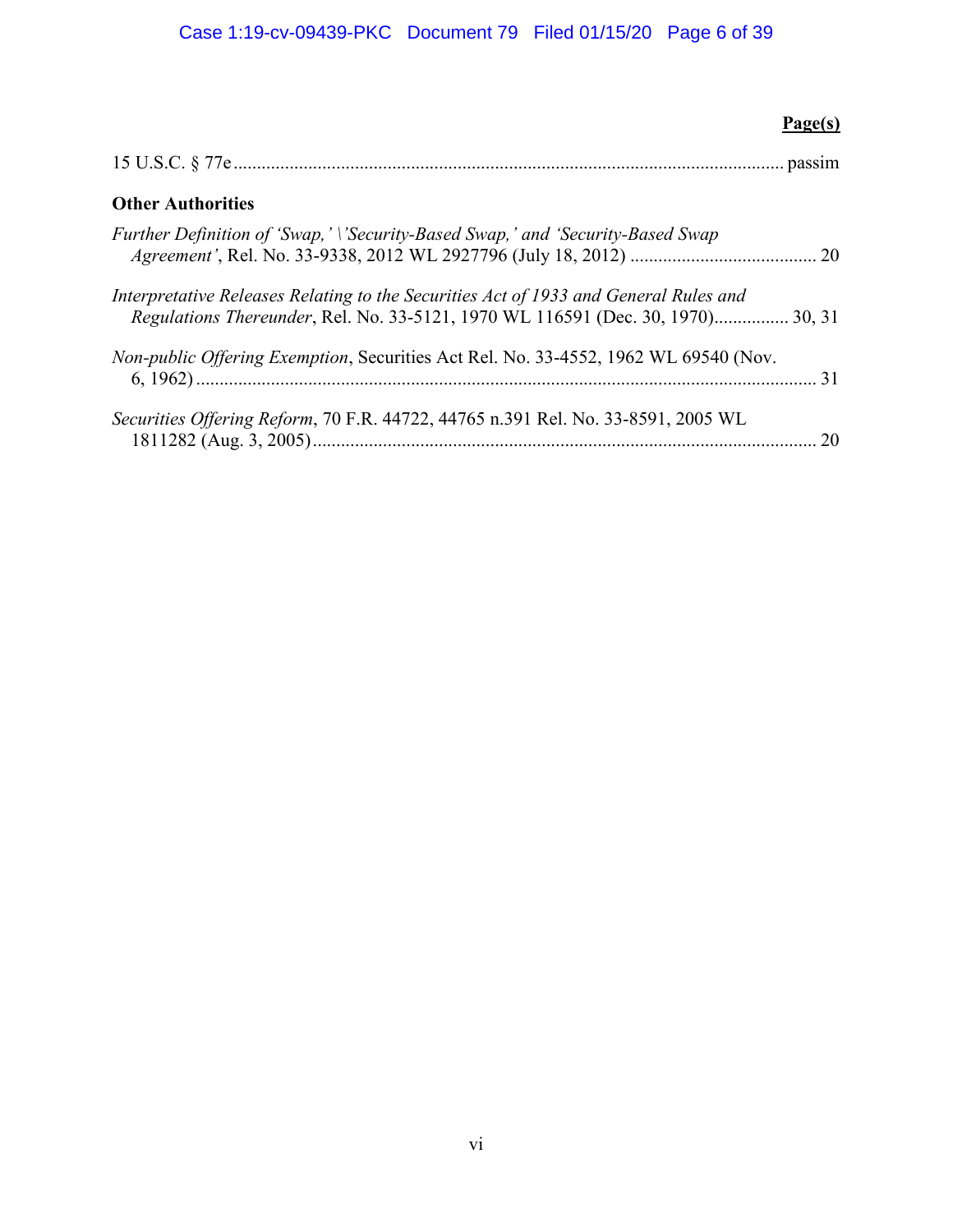#### Case 1:19-cv-09439-PKC Document 79 Filed 01/15/20 Page 7 of 39

Plaintiff Securities and Exchange Commission ("SEC") respectfully submits this memorandum in support of its motion for summary judgment against defendants Telegram Group Inc. and TON Issuer Inc. (collectively "Telegram" or "Defendants"). For the reasons set forth below, the Court should grant the SEC's motion for summary judgment.

# **PRELIMINARY STATEMENT**

This case concerns Defendants' active promotion and sale of "Grams," a form of digital token that is a security pursuant to *SEC v. W.J. Howey*, 328 U.S. 293 (1946). In 2018, Defendants effected a purportedly private sale of approximately \$1.7 billion worth of Grams, with no registration statement in effect. Accordingly, Defendants violated Section 5 of the Securities Act of 1933 ("Securities Act" or "Act"), 15 U.S.C. § 77e. The SEC now seeks summary judgment for this claim because the relevant transactions, the lack of a registration statement, and the fact that Grams are securities can all be established with undisputed evidence.

In *Howey*, the Supreme Court defined "investment contracts," and, thus, "securities," as investments of money into a common enterprise with a reasonable expectation of profits to be derived from the entrepreneurial or managerial efforts of others. *Id.* at 301. Here, the undisputed evidence shows that the investment contract Defendants marketed to institutional investors in exchange for \$1.7 billion was the quintessential transaction where investors funded a company's growth hoping to profit from its continued efforts and future successes. Telegram solicited these investments by fueling these expectations. It touted the past successes of its founders in this space and the expertise of its programmers and its promised future efforts to build an ambitiously revolutionary "TON network." And it highlighted the large user base for its preexisting product, Telegram Messenger, and how integrating the network into Messenger could create "demand and value" for the Grams. Telegram also sold Grams at steep discounts from an expected opening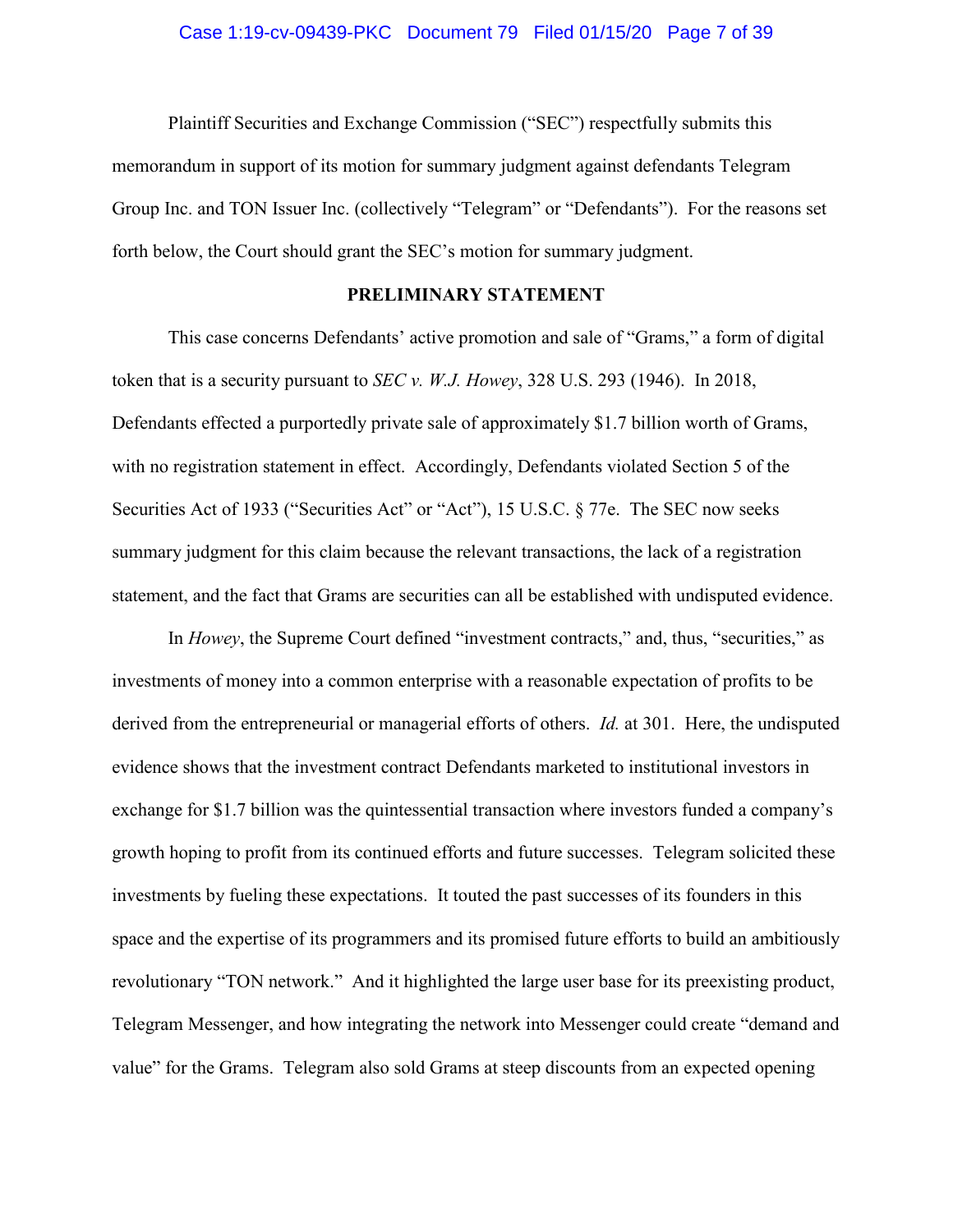#### Case 1:19-cv-09439-PKC Document 79 Filed 01/15/20 Page 8 of 39

"reference price," according to a formula Telegram promised to use to support market prices; promised to and did facilitate trading Grams on digital asset platforms; and made clear it would retain control of a significant amount of Grams. All of this further fed investors' reasonable expectations of profits from Telegram's economically-aligned efforts.

Given these inducements, objectively reasonable investors who entered into a "Purchase Agreement for Grams" with Telegram knew that, to make a profit, they would need Telegram to deliver on its promised efforts to build the TON network to create value for Grams—otherwise worthless strings of code—and to expand Messenger to foster demand and value for the Grams.

All of this was true when Telegram and its investors entered into the sale agreements. At that moment, the investors incurred a legally binding obligation to pay for and receive Grams, and Telegram similarly entered into a legally binding obligation to deliver them. This commonsense understanding—that the "sale" of Grams was completed at that moment—comports with legal precedent and is confirmed by the parties' behavior. In any event, as explained further below, Grams will remain investment contracts upon delivery.

In sum, in determining that the Grams were securities, this Court should look to the economic reality of what Telegram was doing: raising money to build a platform that would create value and profits for the investors. Much like a stock certificate, a Gram represents an asset. Here, when sold to the investors, that asset was an investment contract. And, upon the launch of the TON network, that asset will remain an investment contract. The sale of Grams was not registered and thus violated Section 5 of the Securities Act.<sup>1</sup>

<sup>1</sup> Because it is Telegram's burden to establish any exemption from registration, the SEC will defer addressing, in detail, any claim that the offering was exempt, except to discuss below that Telegram will not be able to sustain its burden given that the economic reality of the transaction at issue demonstrates that Telegram is engaged in a "distribution" and therefore a statutorily non-exempt "public offering."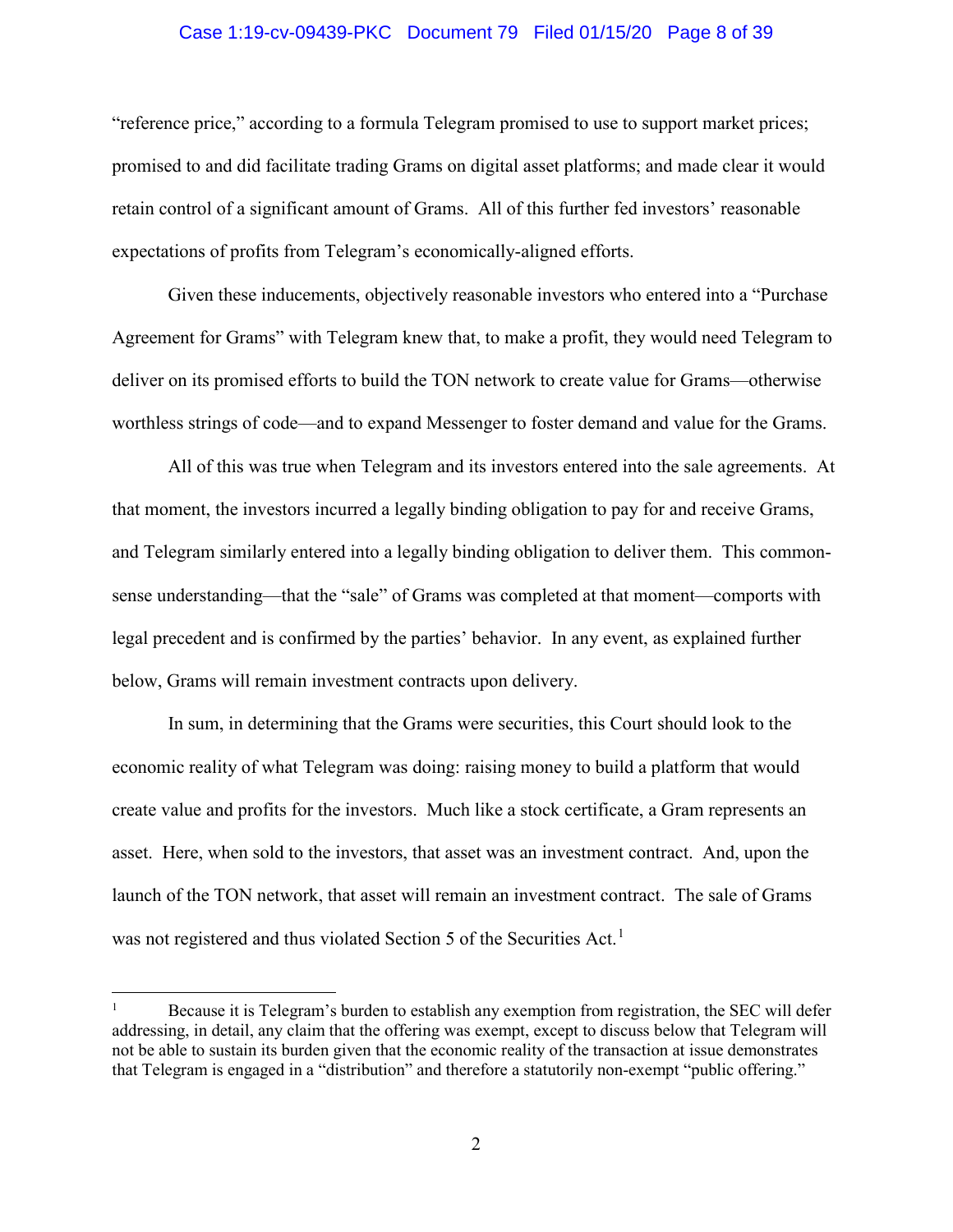# **STATEMENT OF FACTS2**

# **I. THE DUROV BROTHERS LAUNCH TELEGRAM MESSENGER.**

In approximately 2006, Pavel Durov ("Durov") and his brother founded "VK," a social media networking application ("app") that eventually became one of the most widely used in Russia. Stips. at ¶¶ 9, 13.<sup>3</sup> Durov later left VK. *Id.* at ¶ 17.

In 2013, Durov and his brother then launched Telegram Messenger ("Messenger"), an app that permits users to communicate in chats or telephone calls, Stips. at ¶¶ 16, 18-19, and is heavily used by people interested in blockchain technology. *Id.* at ¶ 23. From 2013 through 2017, Durov funded Messenger with the proceeds of the VK sale and personal savings. *Id.* at ¶ 17; 56.1 at ¶ 3. During this period, the overwhelming majority of Telegram's employees' activities were dedicated to Messenger. Stips. at ¶ 23; 56.1 at ¶ 4. Indeed, Durov considers "Telegram" and "Messenger" as synonymous, 56.1 at ¶ 2, and Telegram prides itself on the "size and public perception" of its brand and its ability to create demand for future projects. *Id.* at ¶ 8. Durov, the CEO of Telegram Group, has owned, directly or indirectly, both entities at all relevant times. Stips. at ¶¶ 1-3.

# **II. TELEGRAM RAISES FUNDS FROM INVESTORS IN AN UNREGISTERED OFFERING OF GRAMS.**

### **A. In Need of Cash, Telegram Decides To Raise Funds for Its Operations.**

Telegram, emphasizing its privacy features, advertises that it does not share user information with governments—a feature made possible by Telegram's decision to run its own servers (while directly incurring the costly hosting charges). 56.1 at  $\P$  6-7. Telegram has also

<sup>2</sup> This section sets forth facts undisputed for purposes of this motion. The SEC does not necessarily concede each of these facts for all purposes in this action.

<sup>3</sup> "Stips." means the Parties' Stipulation of Undisputed Facts; "56.1" means Pl.'s Local Rule 56.1 Statement in Supp. of its Mot. for Summ. J.; "PX" means Exhibits to the Declaration of Ladan Stewart.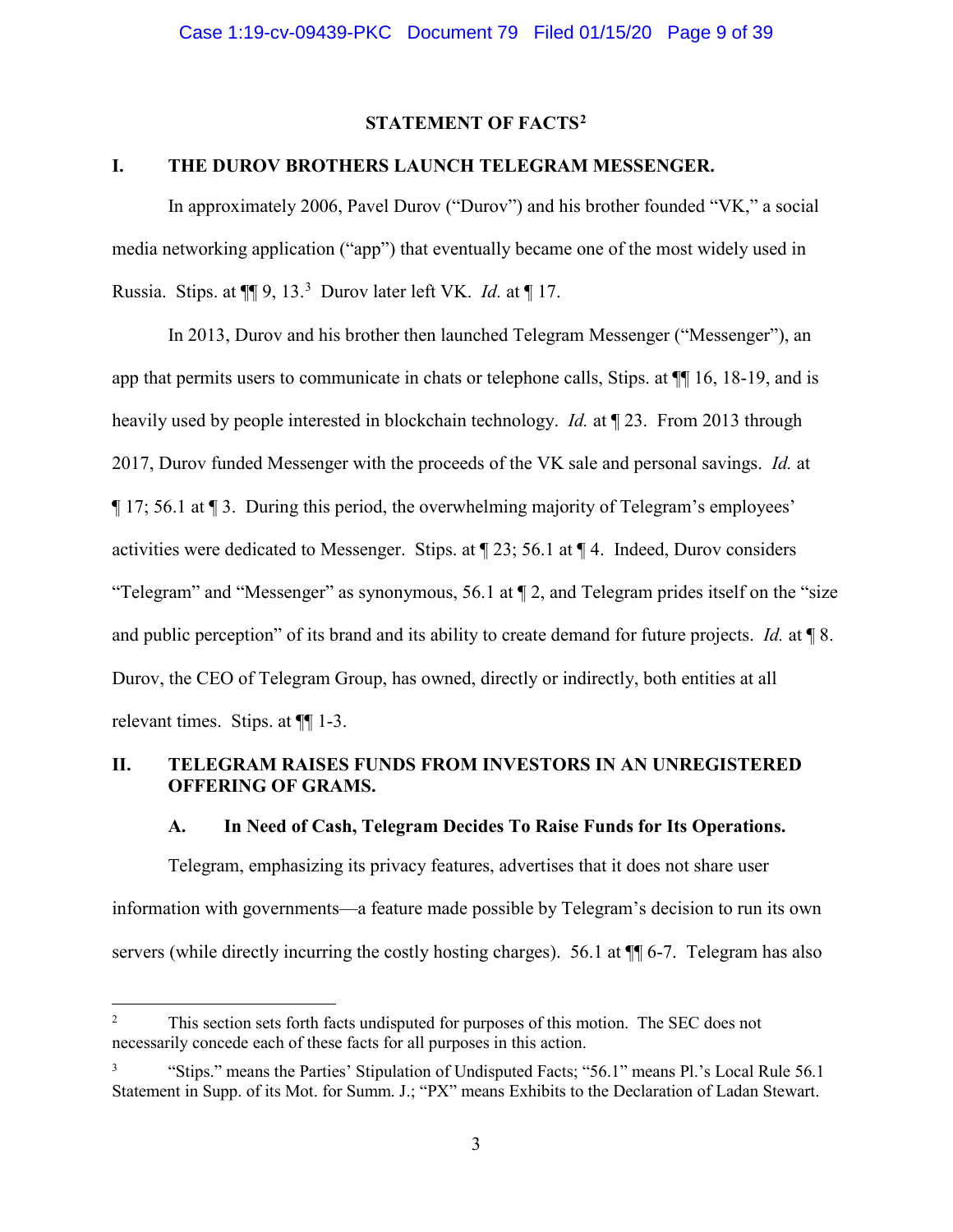#### Case 1:19-cv-09439-PKC Document 79 Filed 01/15/20 Page 10 of 39

stated on its website that Messenger "is free and will always be free," and that Telegram is "not going to sell ads or introduce subscription fees," Stips. at ¶ 21, and has indeed never charged user fees or sold ads or otherwise generated income for Messenger. *Id.* at ¶¶ 14-15, 20.

In 2017, Durov therefore needed "cash" to buy Messenger's servers and pay for related services. 56.1 at  $\P$  16-17. He considered selling traditional voting equity but decided against it, "concerned that [it] would affect the company's integrity [] its values, and [its] ethos." *Id.* at ¶¶ 18, 21. Nor did Telegram wish to start charging users or selling ads, believing that doing so would hamper its ability to expand its user base and keep up with competitors. *Id.* at ¶ 8.

Instead, Telegram eventually decided to raise funds by selling digital assets in an ICO, including, by then, to fund a new venture: creating a cryptographically-secured distributed ledger ("blockchain") and network of applications related thereto that Telegram could integrate into Messenger. *Id.* at ¶¶ 20, 22-26. Defendants first contemplated a discounted private pre-sale, followed by a public sale and the listing of Grams on digital asset trading platforms. Stips. at ¶ 39; 56.1 at ¶¶ 19-20. Telegram later abandoned the private/public approach for the purportedly purely "private" sale at issue in this litigation. Stips. at ¶¶ 40-43, 46-57.

Telegram stated it would sell some of its five billion Grams through purchase agreements "to be converted 1:1 to native TON tokens (Grams)" after the launch of a "Telegram Open Network" or "TON" network. 56.1 at  $\sqrt{ }$  63. The sale occurred in two rounds, as Telegram had envisioned, but both rounds purported to be private this time (the "Offering"). Stips. at  $\P$  46-57. The first round started in January 2018 and ended on February 9, 2018 ("Pre-Sale"). *Id*. at ¶ 46. The second started in February 2018 and was scheduled to end in March 2018, but continued at least through November 2018 ("Stage A"). *Id.* at ¶ 54; 56.1 at ¶¶ 182-86.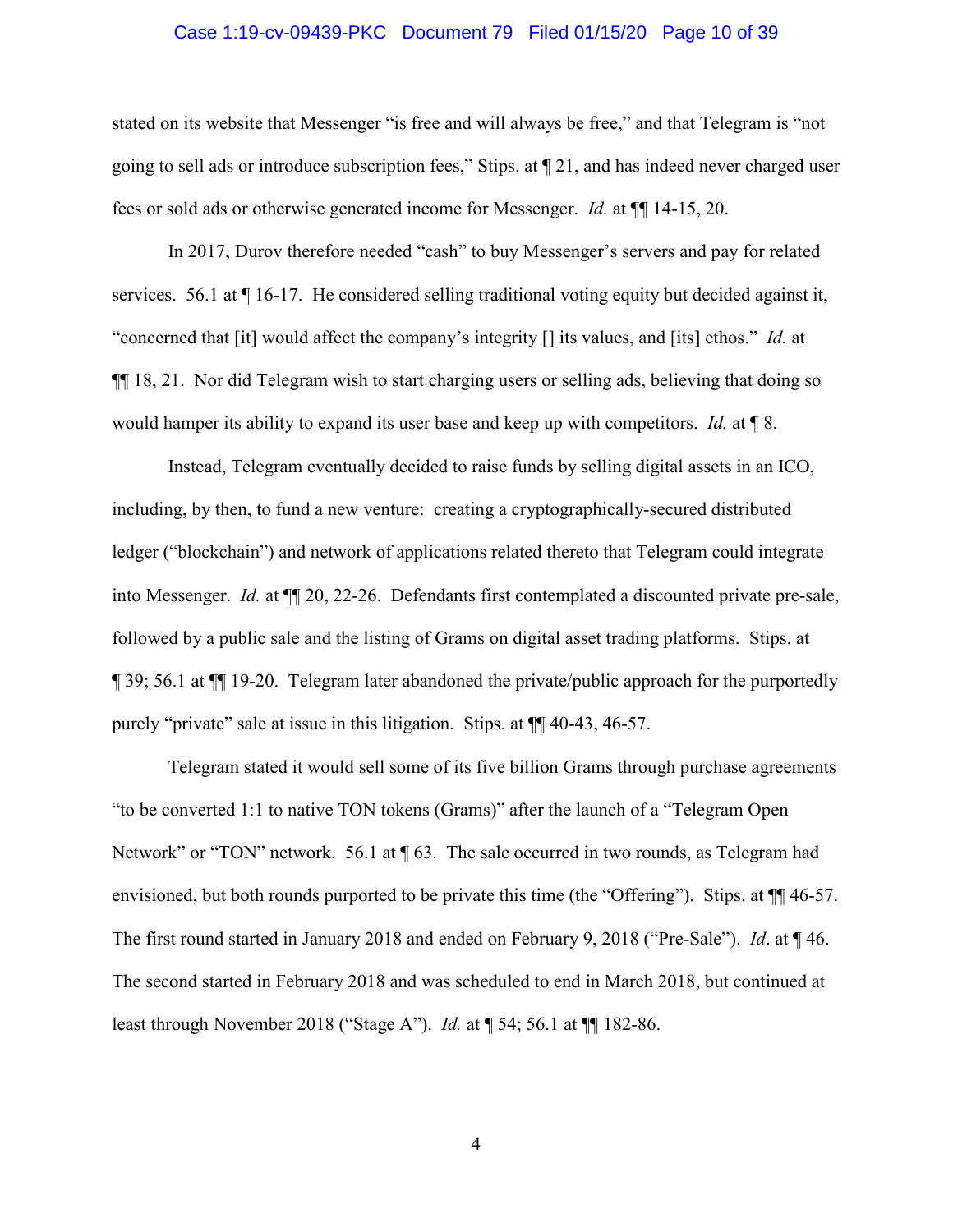## **B. Telegram Targets Investment Funds as Initial Purchasers of Grams.**

Telegram selected Pre-Sale investors based on their "reputation" and "track records" as institutional investors and funds—not based on any knowledge of whether, for example, they intended to eventually use Grams as a "stake" to "validate" new blocks on Telegram's yet-to-becreated blockchain. 56.1 at ¶¶ 139-46. Of the Pre-Sale and Stage A purchasers ("Initial Purchasers") based in the United States, most were, by Telegram's design, institutional investors, or special purpose vehicles created by them, and wealthy individuals—or, as Durov called them "tier-1 firms." *Id.* at ¶¶ 173-76. Consistent with their status as funds or investors in the business of funding (and profiting from) new ventures, most, if not all, U.S. Initial Purchasers purchased large quantities of Grams (at significant discounts), for an average investment of approximately \$10.1 million each and a minimum investment of \$1 million, Stips. at  $\P$  49, 56, indicative of their intent—confirmed by their internal documents and sworn affidavits—to eventually sell Grams for a profit in the public market. *See, e.g.*, 56.1 at ¶¶ 173-76.

# **C. Telegram and Its Agents Market Grams as an Investment in Telegram Dependent in Part On Widespread Adoption of Grams for Success.**

In late 2017, Telegram began marketing the Offering, first as a public/private then as a "private" offering, with certain "Offering Materials," including: (1) a two-page and a four-page promotional materials (the "Teasers"), Stips. at ¶¶ 66-70; (2) a "Primer," a "Pre-Sale Primer," and a "Stage A Primer," *id.* at  $\P$  75-81; (3) a "Telegram – Indication of Interest" letter (essentially, a term sheet) for each round, *id.* at ¶¶ 71-74; (4) certain "Purchase Agreement for Grams" (the "Gram Purchase Agreements"), *id.* at  $\P$  85-90; (5) various versions of the Whitepaper, *id.* at ¶¶ 118-120, and (6) "Risk Factors" sheet, *id.* at ¶¶ 100-104. Many of these documents eventually reached the public. *Id.* at ¶ 98-99; *see also id.* at ¶¶ 60-65.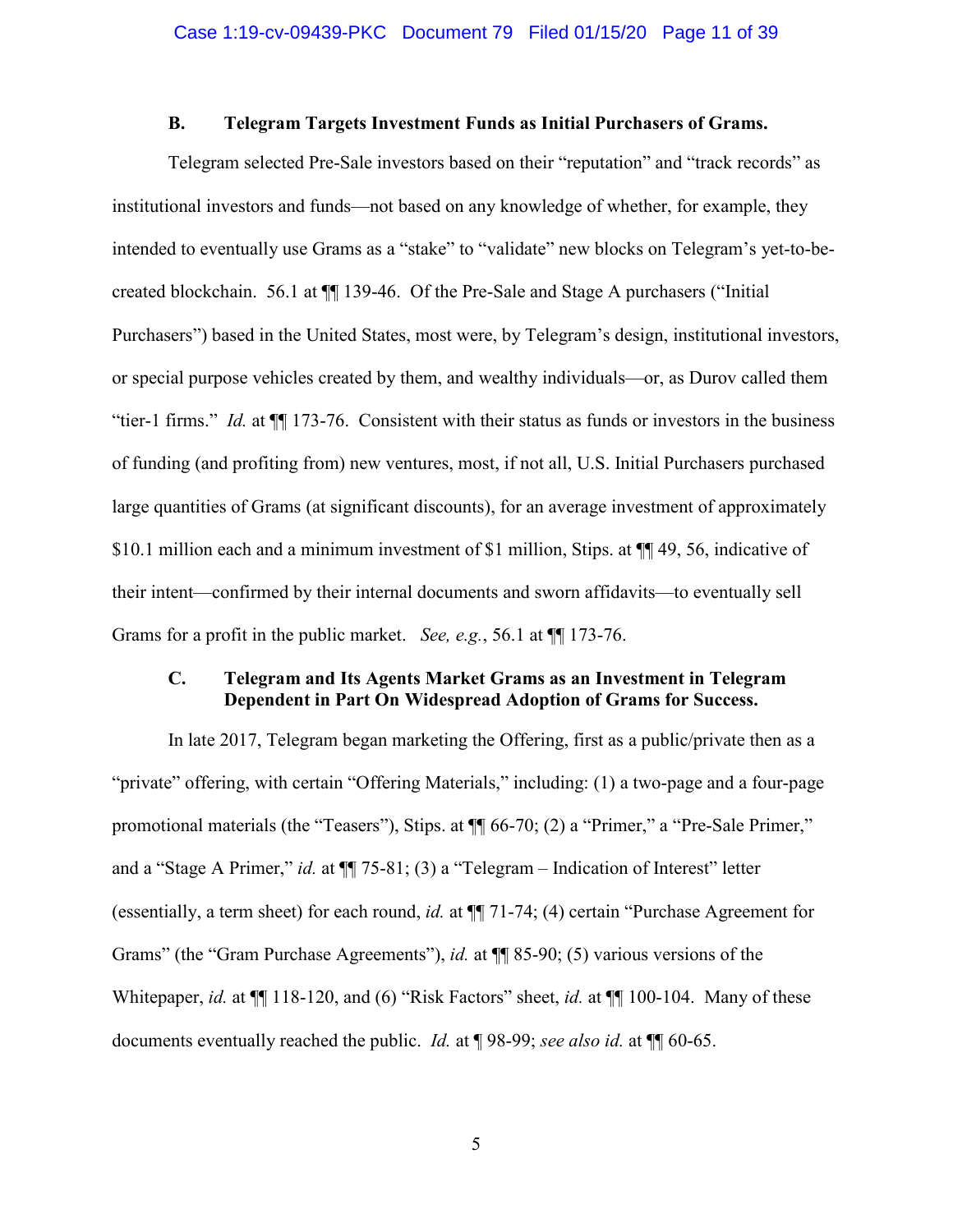#### Case 1:19-cv-09439-PKC Document 79 Filed 01/15/20 Page 12 of 39

Telegram stated in the Offering Materials that it was raising funds to create a "revolutionary" new and potentially massive blockchain ecosystem that would support a "new cryptocurrency" intended to compete with major consumer-transaction giants such as MasterCard and Visa. *See, e.g.*, 56.1 at ¶¶ 56, 78, 85. The Offering Materials outlined this ambitious vision and the significant efforts Telegram would undertake to create an entire blockchain ecosystem integrating multiple platforms and services. *Id.* at ¶¶ 52, 57, 59-61.

The Offering Materials explicitly and variously tied the success of TON to the success of Messenger—that is, of Telegram itself. For example, the materials explained that amounts raised would fund Telegram's business activities. In the Primer, Telegram explained that "[f]unds raised during the Telegram ICO will be used for the development of Telegram and TON and for the ongoing expenses required to support the growth of the ecosystem." *Id.* at ¶ 120; *see also id.* at ¶ 124 (Pre-Sale Primer: "[w]e intend to use the proceeds raised from the offering for the development of the TON Blockchain, for the continued development and maintenance of Telegram Messenger, and for general corporate purposes . . . .").

In addition, the materials stated that "Telegram will serve as a launch pad for TON," because Telegram would "integrate" TON into Messenger, to "leverag[e] Telegram's massive user base and developed ecosystem," and that this would "leverage [Messenger's] **existing ecosystem** of communities, developers, payment providers, and merchants to drive demand and value for [Grams]." *Id.* at ¶¶ 57, 86-87, 128 (emphasis in original); *see also id.* at ¶¶ 52, 54, 81- 83 (Telegram would use its "engaged base" of Messenger users that "provides pre-existing critical mass necessary for the ecosystem to grow" and to "drive demand and value" for Grams). The materials also projected how "Telegram [could] reach one billion active users by . . . 2022," which "users can provide the required critical mass" to adopt Grams. *Id.* at  $\P$ [122, 89-90.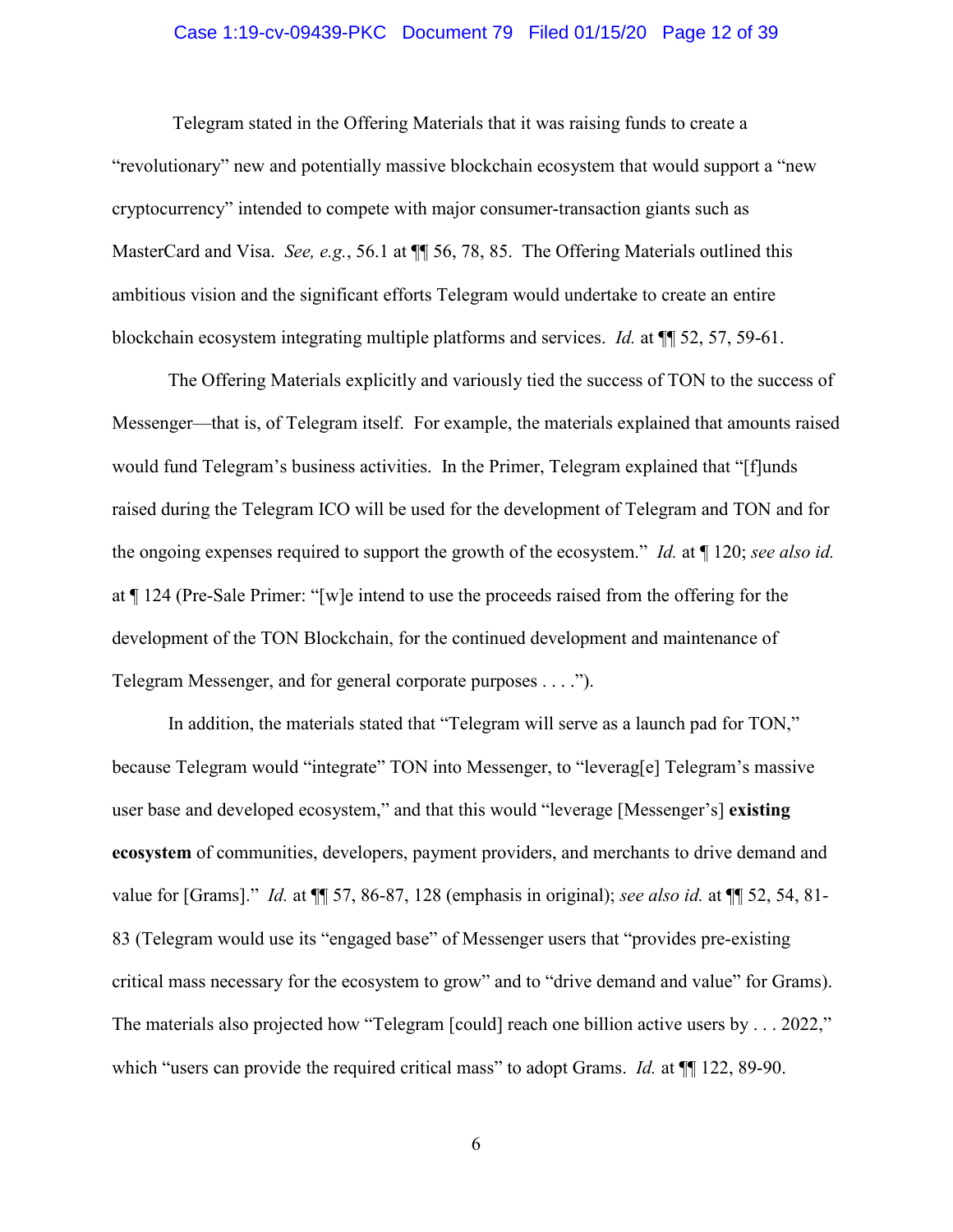#### Case 1:19-cv-09439-PKC Document 79 Filed 01/15/20 Page 13 of 39

In making these statements, Telegram also emphasized the past successes and future efforts of its team of "experts." Its Four-Page Teaser, for example, stated that Telegram would "rely on its 10-year experience in building **user-friendly interfaces** for tens of millions to build light wallets, markets and identification services that will allow users to get on board with cryptocurrencies," such that "the TON Wallet can instantly become the world's most adopted cryptocurrency." *Id.* at ¶ 57 (emphasis in original); *see also id.* at ¶¶ 71, 86, 129.

Relatedly, Telegram stated that Grams would have to be widely adopted if they were to achieve Telegram's stated goal of becoming a "truly mass-market cryptocurrency." Stip. at ¶ 141. Telegram thus proposed integrating TON wallet into Messenger "to encourage a wide adoption of Grams after launch," *id.* at  $\P$  140 (further suggesting that TON was a way to enhance use of Messenger and vice versa), and Offering participants understood that the venture would not succeed if Grams were not distributed broadly. *See* PX1-PX8, 56.1 at ¶¶ 28, 173-76.

Finally, Telegram did not market the Offering by itself. It paid 10-15% commissions to several entities to find investors. *Id.* at ¶¶ 318-31. These promoters developed marketing materials, which Telegram—and eventually members of the public as early as February 2018 received. *Id.* at ¶¶ 320-22, 327-28. The promoters' marketing materials touted the "[b]ooming market of crypto assets<sup>['</sup>] [growth] by 79x," promised to "provide instant liquidity" upon delivery of Grams, and projected returns of "+494%" on Grams. *Id.* at ¶¶ 321, 328.

Based on all of these representations, Initial Purchasers, when evaluating whether to buy Grams, placed significant weight on Messenger's continued success, including its current and expected user base and expected growth, and on Telegram's team's reputation. In other words, reasonable Initial Purchasers were induced by Telegram to view the Offering—and did view the Offering—as an investment in Telegram itself, and to view their chances of success to be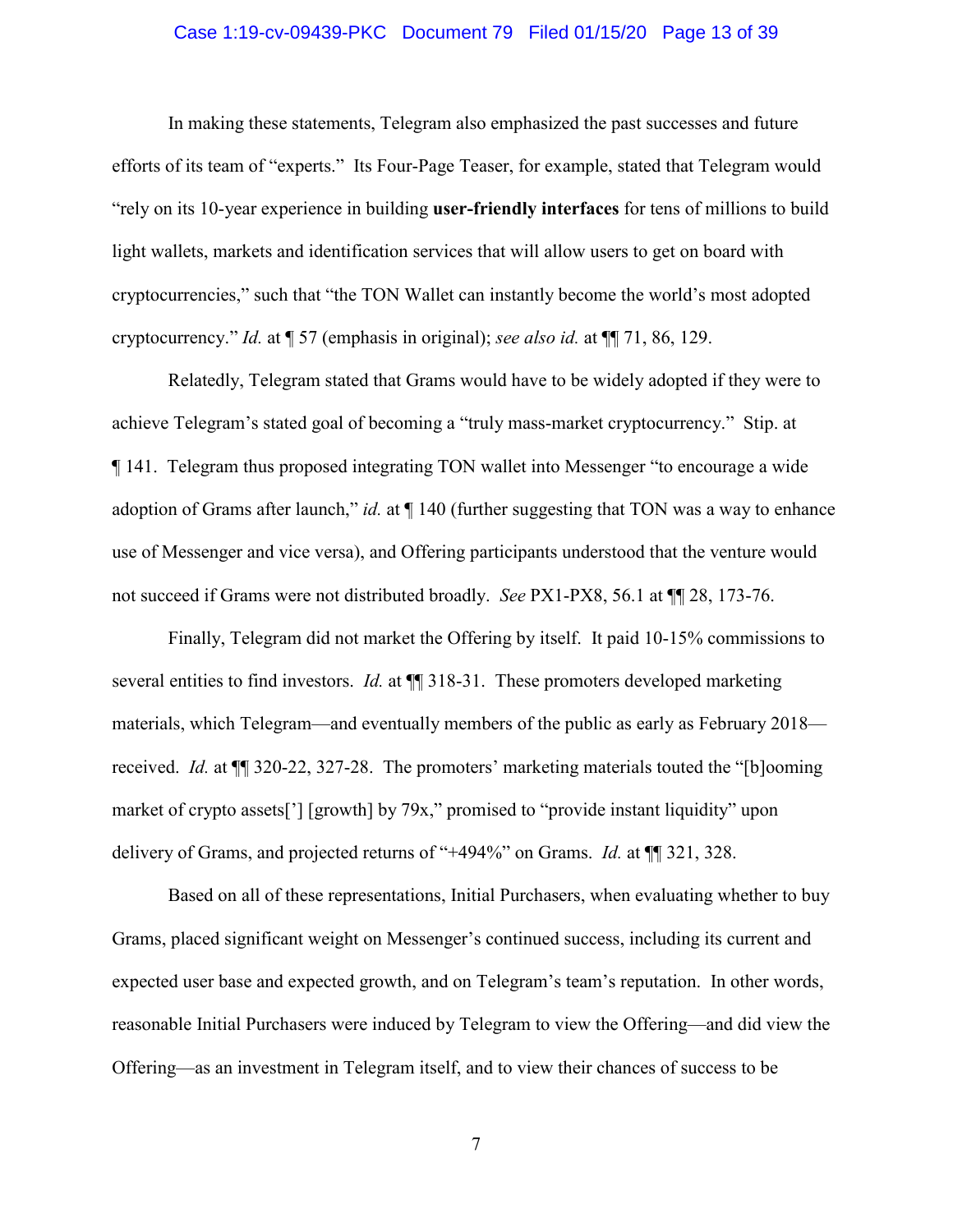### Case 1:19-cv-09439-PKC Document 79 Filed 01/15/20 Page 14 of 39

dependent on Telegram's "team" to develop the future TON network, the growth of Messenger, and the success of Grams as an investment. *E.g.*, 56.1 at  $\P$  147-48, 151, 162, 173-76.<sup>4</sup>

# **D. Telegram Leads Investors To Expect Its Continued Support to the TON Network and the Demand for Grams after Launch.**

The Offering Materials speak not only in terms of Telegram's efforts to develop the TON Blockchain and Messenger through the launch of the new network—but for years beyond that. The Offering Materials contemplated, for example, Telegram's creation of the "TON Foundation," to which Telegram would transfer unsold Grams to support the new network in various ways. *Id.* at ¶¶ 123, 128. These methods included allocating: (a) 10% of all Grams (500 million) for "incentives for the ecosystem," such as encouraging installation of third-party validators; (b) 4% of Grams (200 million) for distribution to Durov, his brother, and the development team, Stips. at  $\P$  158; and (c) a minimum of 1 billion Grams to the "TON Reserve," which would in turn sell Grams at a price no less than the Reference Price and buy Grams at a price no lower than half the Reference Price to ostensibly stabilize the price of Grams and "fund the continued development of the TON Blockchain  $\dots$ ." 56.1 at  $\P$  108, 110.<sup>5</sup>

These materials also explicitly tied the fortunes of the investors and of Telegram and its developers for years to come, noting that investors would potentially hold 44% of Grams, and Telegram and developers the remaining 52% and 4%, respectively. *Id.* at ¶¶ 66-67. Telegram's sophisticated investors understood the importance of aligning incentives through giving Grams

<sup>4</sup> For purposes of this motion, the Court may assume that Telegram indeed acted in line with the expectations with which it induced investors. Its expert describes Telegram as a "primary contributor to productivity growth" so far for the TON Blockchain, 56.1 at ¶ 358, and Telegram claims to have made considerable efforts since the Offering, including using approximately \$390 million, without ever distinguishing between funds or employee efforts between Messenger and TON. *Id.* at ¶¶ 12-14; Stips. at  $\P$  44.

<sup>5</sup> However, Telegram's plan to stabilize the price of Grams is inherently flawed. *See* 56.1 at ¶ 382.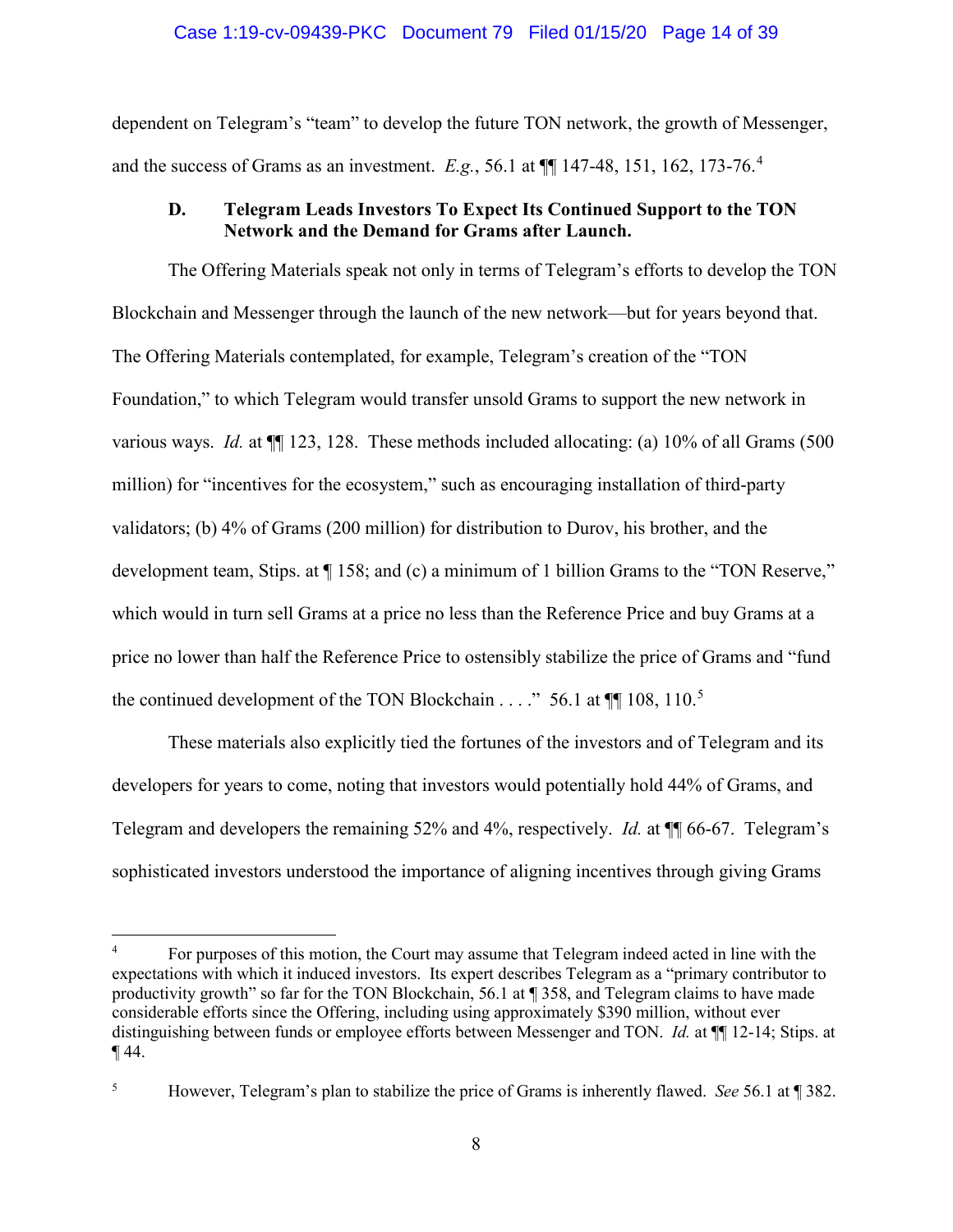#### Case 1:19-cv-09439-PKC Document 79 Filed 01/15/20 Page 15 of 39

to Telegram and to developers. One of Durov's friends told him, for example, that he felt it was important for the "employees and developers" to be "subject to the same lockup restrictions as the investors." *Id*. at ¶ 148. The friend explained that "this is what typically happens for IPOs to ensure the people needed to deliver . . . have incentives to stay engaged through the lockup," and that it "would help to know to ensure your stake is as I assume it is fundamental [sic] aligned with the success of TON (more is better!)." *Id.* Telegram went even further and assured potential investors of its long-term commitment to TON by noting that the 200 million Grams reserved for the development team would be subject to a four-year lockup. *Id.* at ¶ 388.

Moreover, the Offering Materials—projecting that, if Telegram spent \$620 million from the Offering, it could grow to one billion engaged users by 2022—emphasized a vision for the continued future growth of Messenger. *Id.* at ¶ 122. The materials further promised that the "founders of Telegram" would "be responsible" for using the funds from subsequent Grams sales, that the "the initial TON vision and architecture" would be "implemented" by 2021, and that thereafter the network would "be maintained" by the TON Foundation. *Id.* at ¶ 127.

#### **E. Telegram Enters Into Legally Binding Gram Purchase Agreements.**

The Gram Purchase Agreements for both rounds were nearly identical. They both accepted U.S. Dollars for Grams. JX11 § 2.3, JX12 § 2.3. And they bound both Initial Purchasers and Telegram to perform their obligations—respectively, to pay for the Grams by a date certain and to deliver Grams upon network launch—subject only to certain conditions, including investors' completion of "know your customer" documentation and their provision of certain warranties and a network address to deposit the Grams. *Id.* § 3. The agreements also provided for automatic termination and the return of funds (minus expenses) if the new network did not launch by October 31, 2019. *Id.* § 7.1(c). At the time of the Offering Telegram expected the new TON Network to launch in the fourth quarter of 2018. *See* 56.1 at ¶ 41.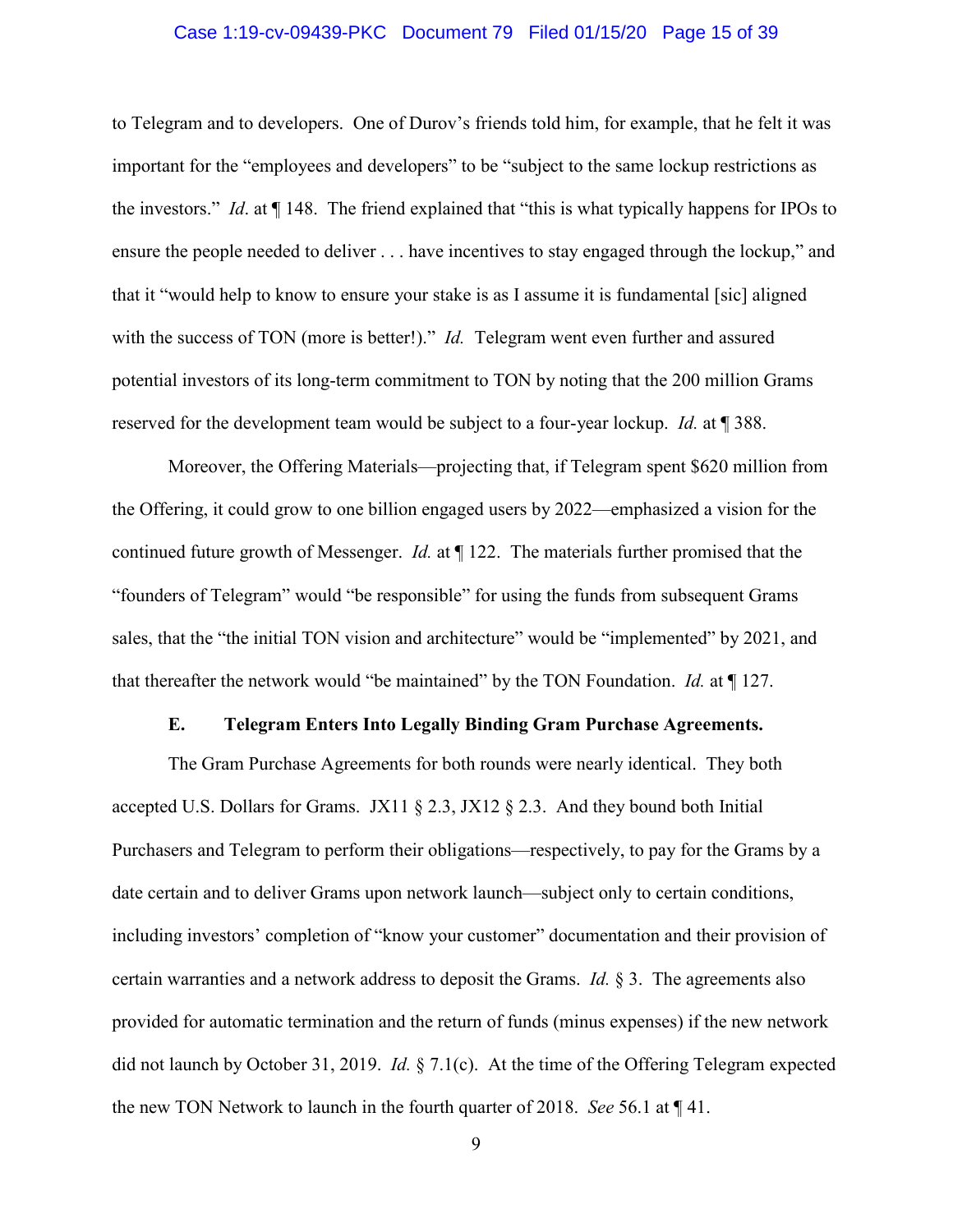#### Case 1:19-cv-09439-PKC Document 79 Filed 01/15/20 Page 16 of 39

Based on these agreements, the parties viewed themselves as bound to perform their obligations under the agreements upon execution—Telegram to deliver Grams, the Initial Purchasers to pay for them—and acted in accordance with that understanding. For example, Telegram's Form D, filed with the SEC for Stage A of the Offer, stated that it had "Sold" \$850 million and that it had "\$0" "Remaining to be Sold" as of March 29, 2018. JX2 at 5. Telegram said so even though, after March 29, it received funds for dozens of new Stage A purchase agreements, PX 136 at 1-7, and did not obtain performance (*i.e.*, payment) from many Stage A purchasers well past March. *Id*. When asked if it was fair to say that Telegram had not actually *received* \$850 million as of March 29, Telegram's CEO stated "[y]es" but explained:

We believed that having all those purchase agreements signed by the purchasers means that we have the comfort of knowing those funds will eventually be transferred, or would eventually be transferred. Those are legally binding agreements and if we decided to do so, we could try to start a litigation with each of the purchasers that failed to meet their obligations. . .

56.1 at ¶ 186; *see also id.* at ¶ 185 (agreeing that Telegram said it had \$0 "remaining to be sold" because it had \$850 million worth of signed purchase agreements). And when Telegram's investment marketers conveyed to Durov a question from an investor about building in a contingency in case the network launch "doesn't happen," Durov responded with Telegram's "position": "No contingency on delays, our reputation and credibility will suffer if we delay and we are already motivated to launch according to the schedule, if . . . we haven't done any work they can hypothetically sue us for fraud/misrepresentation, the agreement allows for that." *Id.* at ¶ 25. In another example, Telegram represented to one investor's auditors that the investor "invested . . . into [the] [O]ffering," "will be entitled to receive . . . Grams when they are issued," and "has clear title to such securities." *Id.* at  $\P$  189; JX2 at 5 (Telegram stating it "had sold" \$850 million months before collecting funds).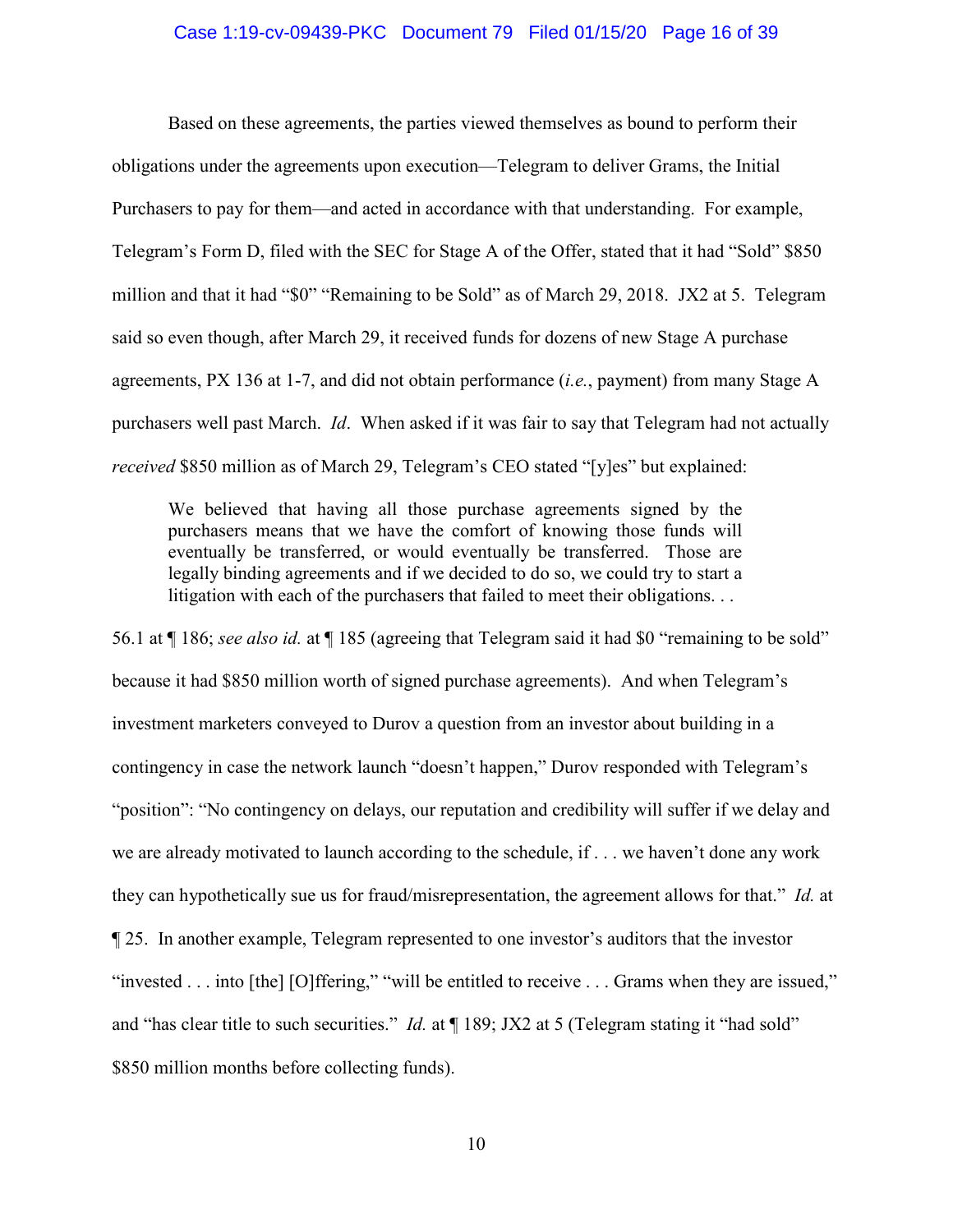#### Case 1:19-cv-09439-PKC Document 79 Filed 01/15/20 Page 17 of 39

Similarly, the accredited investors with whom Telegram entered into Gram Purchase Agreements consider themselves owners of Grams. *See* 56.1 at 169, PX1-8. For investors, the TON launch and receipt of the Grams was, from an economic perspective, simply the moment they would have access to liquidity—the option and potential to liquidate their investment—not the moment when they come into legal ownership of their Grams. *See id.*<sup>6</sup>

# **F. Telegram Builds A Significant Price Discount Into the Price of Grams.**

The only two material differences between the Gram Purchase Agreements for the two rounds were "lockup" provisions and the price of Grams. First, the Pre-Sale agreements contained a provision preventing purchasers from reselling their Grams other than in 25% increments staggered over eighteen months after receipt of Grams: 25% each after three, six, twelve, and eighteen months. Stips. at ¶ 88. In contrast, the Stage A agreements contained no lockup provisions. *Id.* at **[93.** Second, Telegram sold Grams to Pre-Sale purchasers for \$0.37756101 each but to Stage A purchasers at the higher price of \$1.33003701. *Id.* at ¶¶ 87, 94.

Telegram set these prices based on a formula in its Technical White Paper (the "Whitepaper"). Stips. at ¶¶ 143-46. The formula set the price of the first Gram sold at \$0.10 and every subsequently-sold Gram at an exponentially higher price. Telegram derived the prices for both rounds by first calculating the total number of Grams possibly sold using the targeted amount of the funds raised and then averaging their prices. 56.1 at ¶ 34. This formula further provided for a "Reference Price" at which Telegram could buy and sell Grams into the open market after launch. Stips. at  $\P$  164-67. Based on the number of Grams sold in the Offering and the Grams Telegram expected to make available at launch, the "Reference Price" for Grams

<sup>6</sup> A Gram is simply a cryptographic key that represents the asset unlocked by the key—just as a stock certificate or bearer instrument (a piece of paper) can represent a security interest, the key represents a security interest.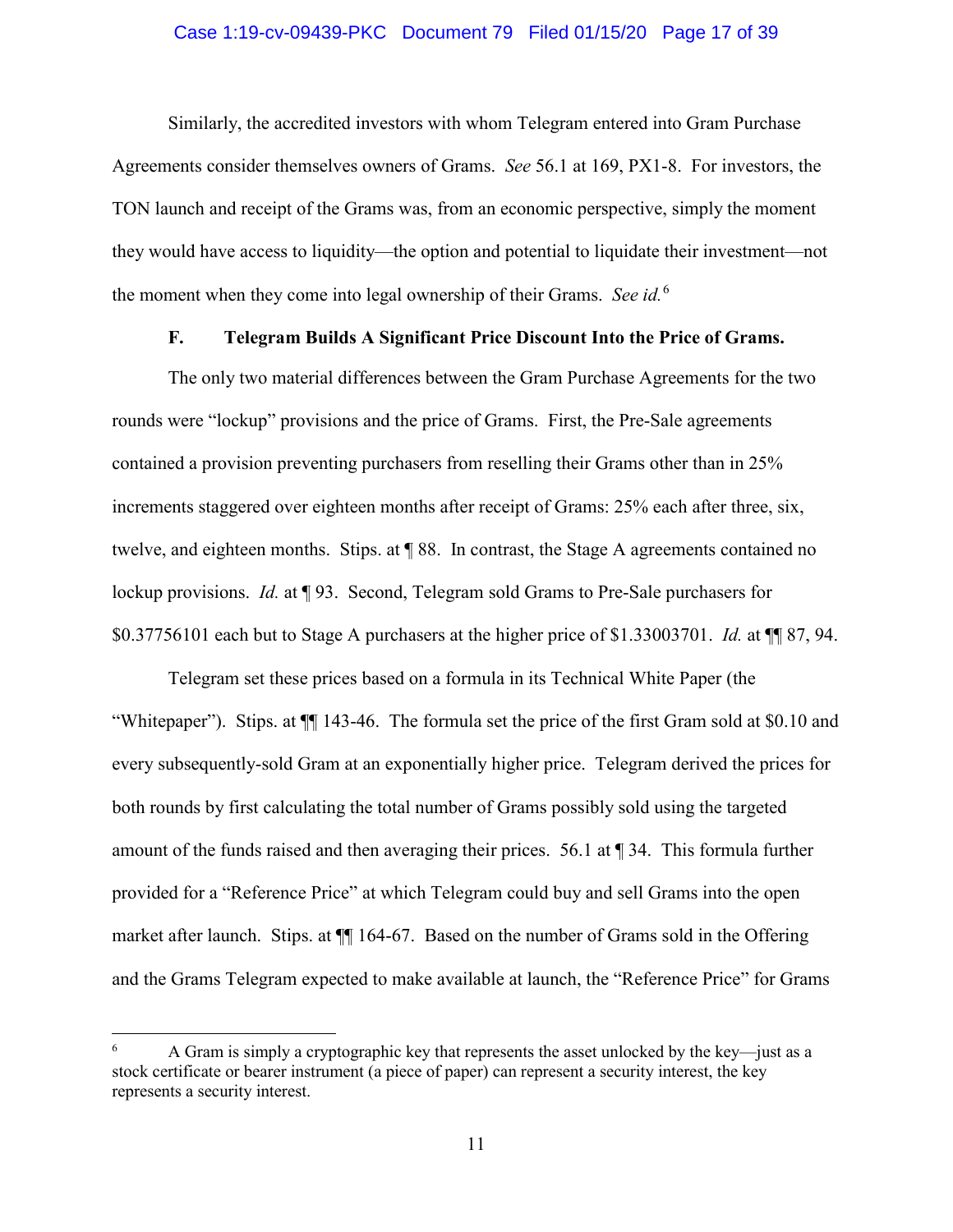#### Case 1:19-cv-09439-PKC Document 79 Filed 01/15/20 Page 18 of 39

at launch will be \$3.62475487—more than double the price of Grams sold to purchasers in Stage A and almost ten times the price of Grams sold to Pre-Sale purchasers. *Id.* at ¶ 143.

As Telegram graphically represented in one of the Primers, under the formula, the more Grams it sold, the greater the potential price of Grams because "the additional supply coming from the TON Reserve will always be more expensive than the price paid by any of the existing buyers." *Id.* at ¶ 68. This graphical depiction of Grams' expected exponential increase in price was important enough to at least one venture capital fund investor that its employee copied and pasted it into his memorandum recommending that his fund invest in Telegram. PX3 at Ex. C.

#### **G. Telegram Claims to Have Raised \$1.7 Billion in the Offering.**

Telegram raised \$850 million from 81 Initial Purchasers in the Pre-Sale, including \$385.5 million from 34 purchasers in the United States and, according to Telegram, another \$850 million in Stage A, including \$39 million from five purchasers in the United States. Stips. at ¶¶ 46-50, 54-58. Stage A was scheduled to end in March 2018, and, on March 29, 2018, Telegram filed a Form D with the SEC stating that, in Stage A, Telegram had "sold" \$850 million and had "\$0" remaining to be sold. JX2 at 5. Telegram made those statements to the SEC—and to investors who asked about Stage A after the *Wall Street Journal* reported on the results of the Offering, 56.1 at ¶ 179-80—because Telegram viewed executed Gram Purchase Agreements as legally binding contracts. *Id.* at ¶ 185-86. By March 29, 2018, however, Telegram had not yet received \$850 million for Stage A. *Id.* at ¶ 185. Between April and November 2018, Telegram continued to offer and sell Grams through dozens of Stage A Gram Purchase Agreements worth more than \$200 million. *Id.* at ¶ 183. Telegram continued to accept payments on these purchase agreements as late as November 2018. *Id*. Telegram appears to have sold approximately 2.9 billion of 5 billion available Grams to date. Stips. at  $\P$  43.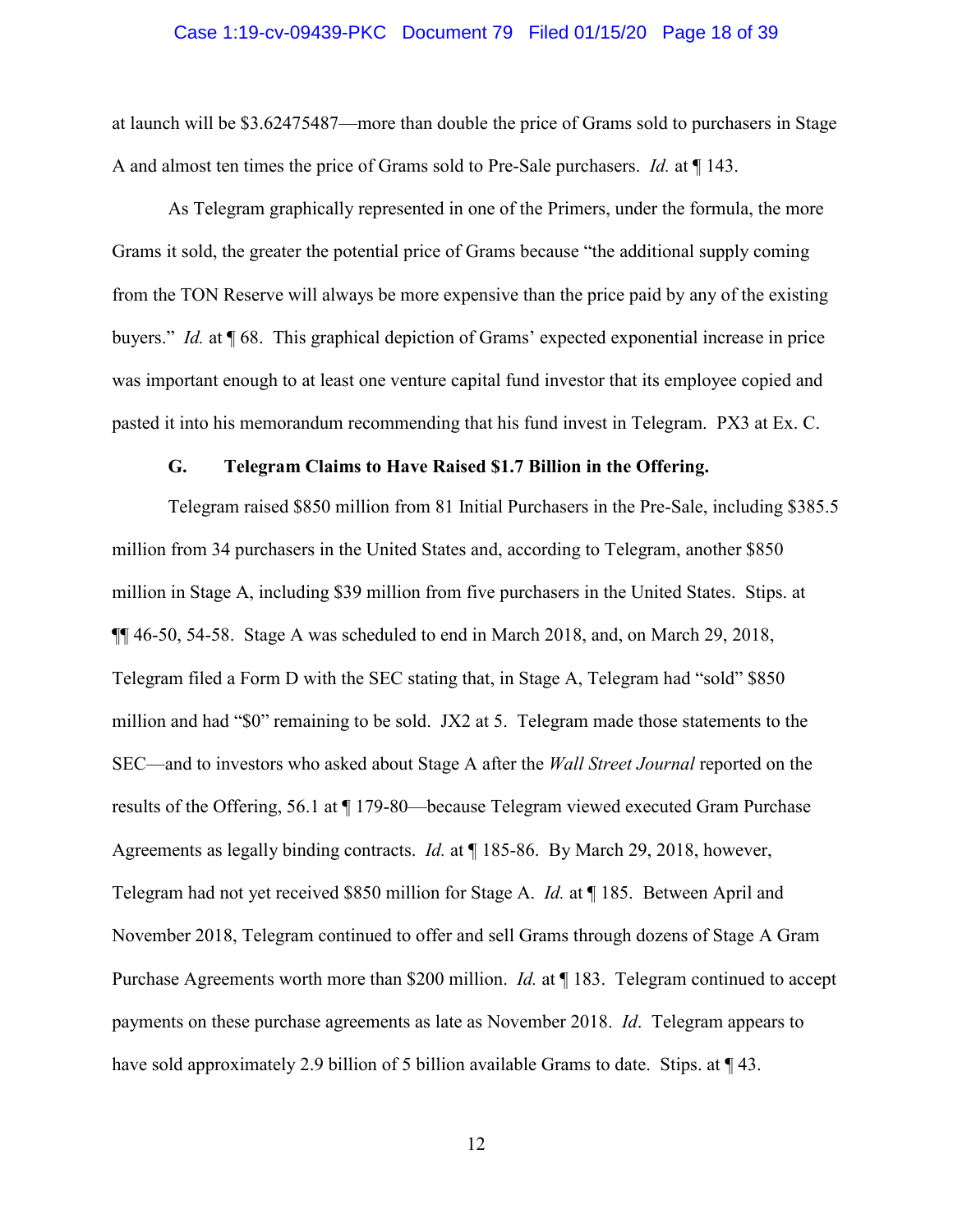## **III. TELEGRAM AND ITS ASSOCIATES MAKE EFFORTS TO INCREASE GRAMS' VALUE AND LIQUIDITY AFTER THE LAUNCH.**

In early Offering Materials, Telegram told Purchasers to expect a listing of Grams "at the major cryptocurrency exchanges" in "January – March 2019." 56.1 at ¶46. Telegram discussed with several platforms the prospect of listing Grams continuing at least until the SEC filed this action, *id.* at ¶¶ 195-212, and appears to have been updating at least one such platform on the status of Telegram's development of TON. *Id.* at ¶ 203-04. However, Telegram has outsourced many of its activities surrounding the Offering to a network of associates, agents, and former colleagues. As described above, Telegram paid millions to some of its investors to market Grams and recruit other investors. *See supra at* II.C. Moreover, Telegram enlisted this help both to enable the listing of Grams on digital asset trading platforms and to make efforts to develop the TON network, including, after it launches. *Id.* at ¶ 289-93, 304-17.

For example, a company called TON Ventures, associated with Telegram's former Chief Investment Advisor John Hyman ("Hyman"), as well as TON Ventures' two sister companies, Gram Vault and TON Labs, have worked closely with Telegram on these matters. *Id.* at ¶ 296, 298, 300-09, 311-12, 317. Another company, Blackmoon Financial Group, and its affiliated entity Blackmoon Crypto ("Blackmoon"), has similarly helped Telegram. Telegram's chief marketer Ilya Perekopsky ("Perekopsky") is a founding investor in Blackmoon and receives dividends from it to this day. *Id.* at ¶¶ 272, 280. One of Blackmoon's employees, Moshe Joshua, sent a flurry of emails to his business contacts urging them to invest in the Offering. *Id.* at ¶¶ 281-83. Another Blackmoon associate emailed Perekopsky in 2018 and advised him about how price stabilization activities—similar to those Telegram had agreed to undertake for Grams—worked in IPO markets. *Id.* at ¶ 285. As launch approached, Blackmoon issued a statement noting it would be one of the first platforms to trade Grams without restrictions. *Id.* at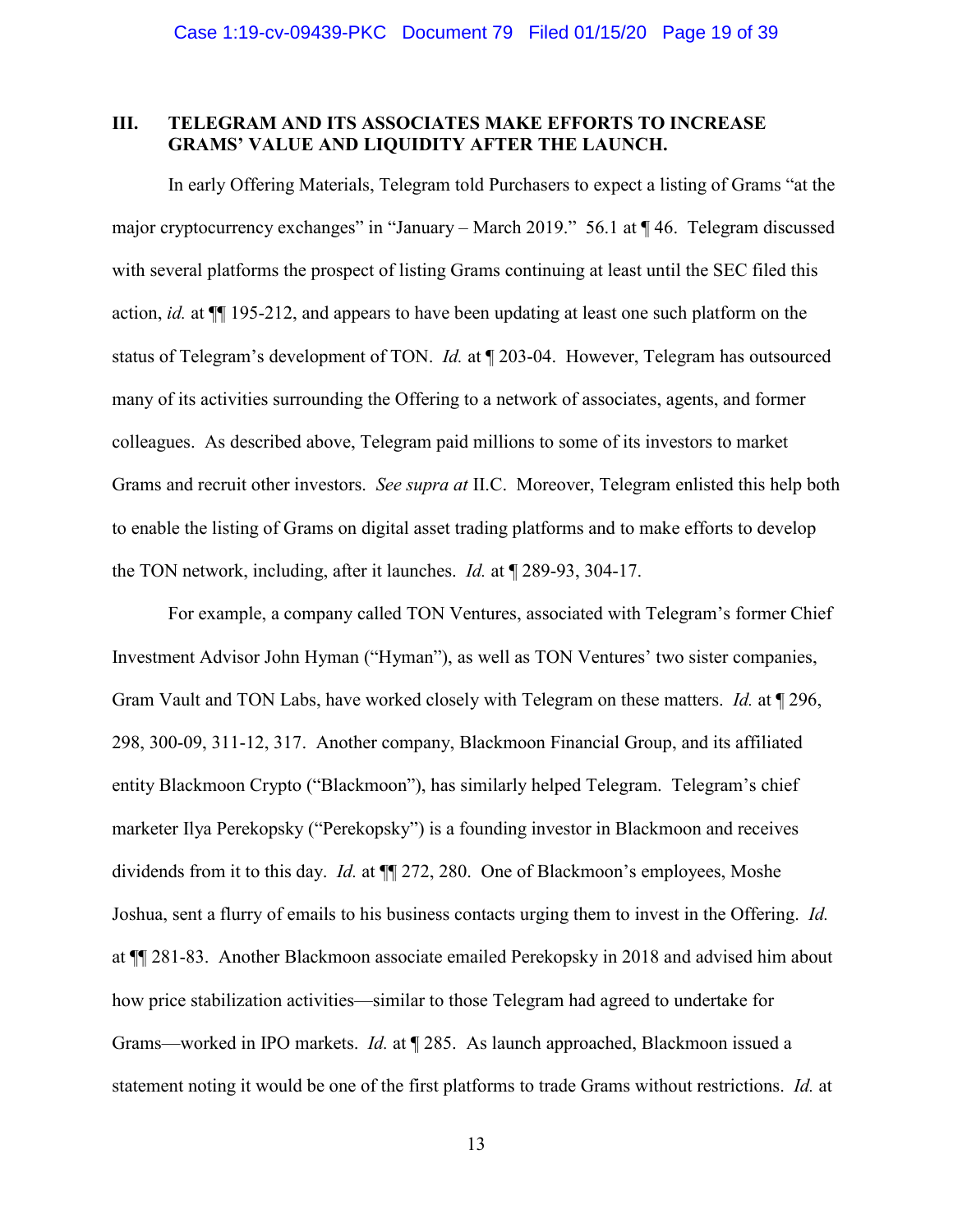#### Case 1:19-cv-09439-PKC Document 79 Filed 01/15/20 Page 20 of 39

¶¶ 315-16. Some of these companies have explicitly held themselves out as an extension of Telegram, *see, e.g.*, *id.* at ¶ 290, and Telegram granted TON Ventures a license to the "TON" name. Stips. at ¶ 178. Perekopsky together with some of these individuals even answered questions of yet another secondary trading platform about listing Grams. 56.1 at  $\P$  311. As a result of these connections and joint efforts, some market participants do not distinguish between "Telegram" and other entities acting to further TON and its interests. *Id.* at ¶ 317.

These efforts have succeeded. One digital asset trading platform in the United States will make Grams available to U.S. customers after efforts by the Telegram "team," including Gram Vault and TON Labs to "try hard to close" the platform on the listing, by arranging calls with that "team" and Telegram's counsel, among other things. *Id.* at ¶¶ 200-02, 317(e).

# **IV. A SECONDARY MARKET FOR GRAMS DEVELOPS AFTER THE OFFERING.**

Although the Gram Purchase Agreements purported to restrict purchasers from selling their Grams before TON's launch (or the lockup in the case of Pre-Sale purchasers), a "grey" market for Grams developed almost instantly. Hyman, then at Telegram, monitored the price of Grams in that market, *id.* at  $\P$ [213-19, and reported back the results to the "TON Presale" Telegram chat, which included Durov. *Id.* at ¶¶ 214-15. And, in 2018 and 2019, working through the "Liquid" platform, an entity called "Gram Asia" appears to have sold at least one million Grams for \$4 each.<sup>7</sup> *Id.* at ¶ 241-42. Reports in the market, which Telegram was aware of, mention the "400%" returns made by Gram investors through these sales. *Id.* at ¶¶ 229, 254.

<sup>7</sup> During its investigation, SEC staff inquired of Telegram's counsel whether Telegram was aware of the Liquid/Gram Asia sale, to which counsel responded that Telegram "has not had any involvement with Liquid or its announcement; does not know which Gram purchasers (if any) could be involved; does not have any information about and has not had any communications with 'Gram Asia'; and has not had any communications with Liquid or its representatives regarding the purported offering." 56.1 at ¶ 234. Similarly, at his deposition, Durov stated "definitely no" when asked if anyone from Telegram had met with representatives of Liquid with respect to their sale of Grams, and could not recall ever meeting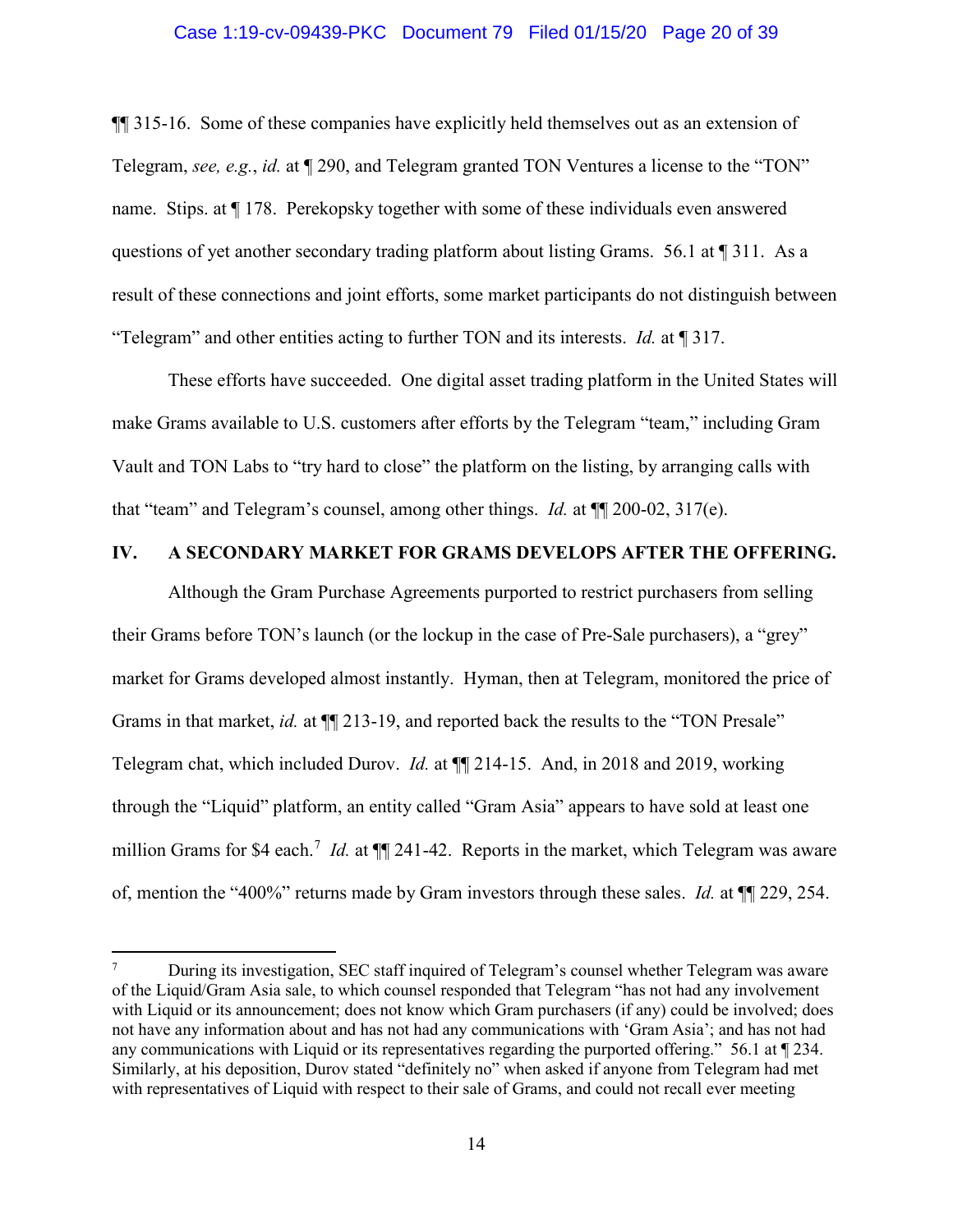# **V. TELEGRAM DOES NOT REGISTER THE SALE OF GRAMS WITH THE SEC OR OTHERWISE PROVIDE INVESTORS WITH CERTAIN INFORMATION.**

Telegram did not file any documents with the SEC in connection with the Offering until after the SEC's staff learned of the Offering and asked investors for contact information for Telegram's counsel. Decl. of Daphna Waxman (D.E. 16) at ¶ 8. Telegram only then filed Forms D, claiming an exemption for the Gram Purchase Agreements under Rule 506(c) of Regulation D, 17 C.F.R. § 230.506(c), and/or Regulation S. Telegram neither registered its transactions in Grams nor claimed they were exempt from registration. Stips. at  $\P$  51-52, 55, 57-59.

During and after the Offering, not even the sophisticated, economically powerful Initial Purchasers received answers to questions about Telegram's finances. 56.1 at ¶¶ 343-47. Telegram's CEO still "struggle[s] to grasp the relevance [the information] may have for the general public" going forward. *Id.* at ¶¶ 15, 347.

# **STANDARD OF REVIEW**

Summary judgment is appropriate when a party shows "that there is no genuine dispute as to any material fact and that [it] is entitled to judgment as a matter of law." Fed. R. Civ. P. 56(a). "A fact is material if it 'might affect the outcome of the suit under the governing law.'" *Dependable Sales & Serv., Inc. v. TrueCar, Inc.*, 377 F. Supp. 3d 337, 345 (S.D.N.Y. 2019) (quoting *Anderson v. Liberty Lobby, Inc.*, 477 U.S. 242, 248 (1986)). "On a motion for summary

anyone from Liquid. *Id.* at ¶ 233. In just the last three days, after months of producing redacted documents despite Plaintiff's insistent requests, Telegram has finally produced hundreds of key documents in un-redacted form. Among these productions are documents that show that both Telegram and its lawyers communicated and/or met with representatives of Liquid in 2018, *id.* at ¶¶ 230-31, calling into question Telegram's prior insistence that it had no information to share about Liquid. Depending on Telegram's assertions in its own motion for summary judgment with respect to its efforts to prevent secondary market trading in Grams, Telegram's failure to produce these documents before depositions concluded may require the SEC to move to reopen depositions and may hinder the SEC from presenting facts essential to opposing Telegram's cross-motion for summary judgment. Fed. R. Civ. P. 56(d).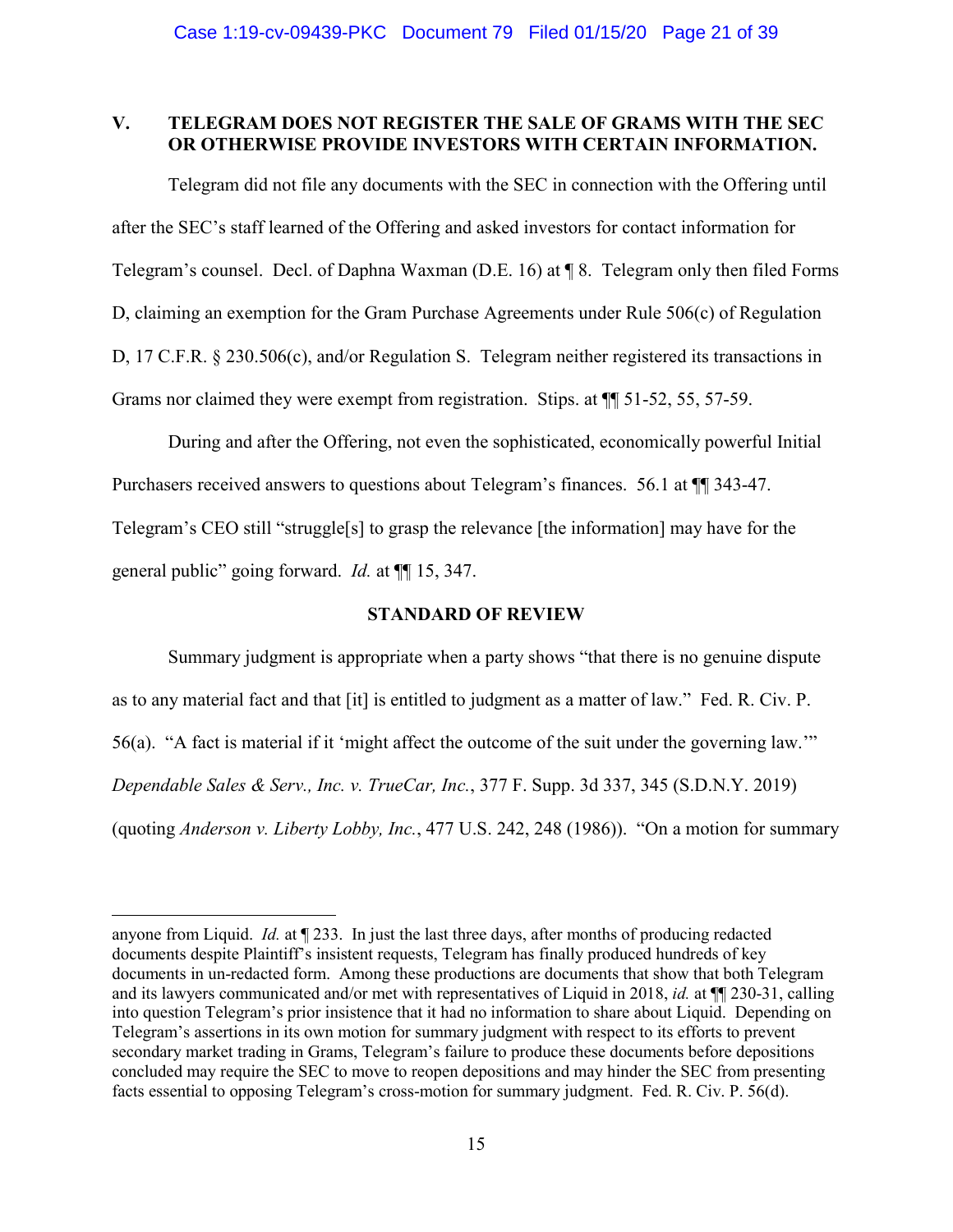# Case 1:19-cv-09439-PKC Document 79 Filed 01/15/20 Page 22 of 39

judgment, the court must 'construe the facts in the light most favorable to the non-moving party.'" *Id.* at 346 (quoting *Delaney v. Bank of Am. Corp.*, 766 F.3d 163, 167 (2d Cir. 2014)).

"It is the initial burden of a movant to come forward with evidence sufficient to entitle the movant to relief in its favor as a matter of law." *Id*. (citation omitted). "If the moving party meets its burden, 'the nonmoving party must come forward with admissible evidence sufficient to raise a genuine issue of fact for trial in order to avoid summary judgment.'" *Id.* (quoting *Jaramillo v. Weyerhaeuser Co.*, 536 F.3d 140, 145 (2d Cir. 2008)).

"When cross-motions for summary judgment are filed, 'each party's motion must be examined on its own merits, and in each case all reasonable inferences must be drawn against that party whose motion is under consideration.'" *Zaccaro v. Shah*, 746 F. Supp. 2d 508, 519 (S.D.N.Y. 2010) (quoting *Morales v. Quintel Entm't Inc.*, 249 F.3d 115, 121 (2d Cir. 2001)).

#### **ARGUMENT**

#### **I. TELEGRAM MADE UNREGISTERED OFFERS AND SALES OF SECURITIES.**

Sections 5(a) and (c) of the Securities Act make it "unlawful for any person, directly or indirectly" to "sell," "offer to sell" or "offer to buy," a "security" unless a registration statement is in effect or has been filed as to such security. 15 U.S.C. §§ 77e(a), (c). To prove a violation of Section 5, the SEC must show: (1) that no registration statement was filed or in effect as to the transaction, and (2) that the defendant directly or indirectly sold or offered to sell the securities (3) through interstate commerce. *SEC v. Cavanagh*, 445 F.3d 105, 111 n.13 (2d Cir. 2006). The parties do not dispute that Telegram has never had a registration statement filed or in effect, *see*  Stips. at ¶ 59, or that Telegram made its offer and sales through interstate commerce, *see id.* at ¶ 65. This case turns on whether Telegram offered or sold "securities" under the Act.

Section  $2(a)(1)$  of the Act defines "security" to include "investment contract[s]." 15 U.S.C. § 77b(a)(1). In *Howey*, the Court, relying on established state-law principles, explained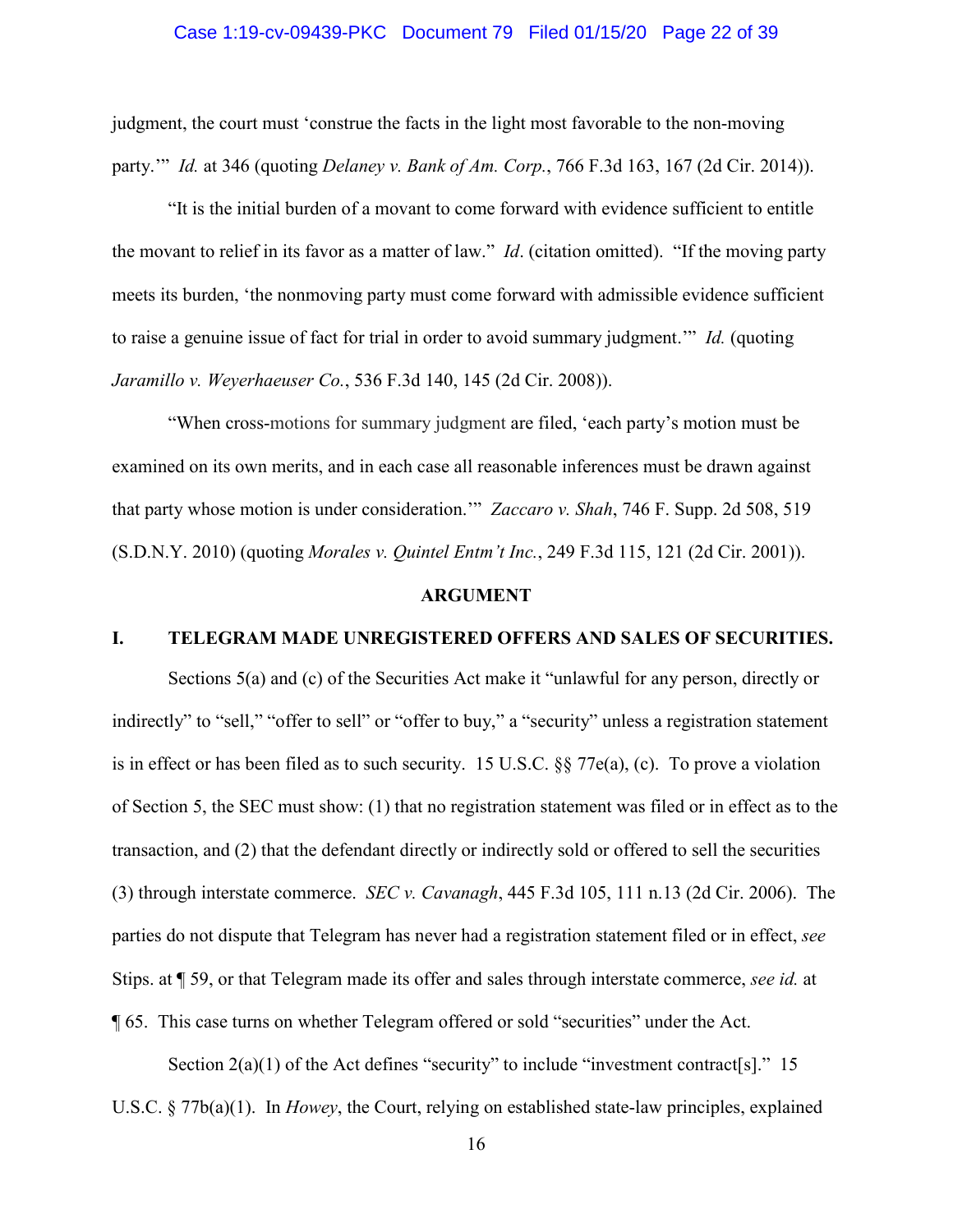#### Case 1:19-cv-09439-PKC Document 79 Filed 01/15/20 Page 23 of 39

that an "investment contract" involves: (1) an investment of money, (2) in a common enterprise, (3) with a reasonable expectation of profits to be derived from the entrepreneurial or managerial efforts of others. 328 U.S. at 301; *see also SEC v. Edwards*, 540 U.S. 389, 393 (2004). *Howey*'s definition embodies a "flexible rather than a static principle, one that is capable of adaptation to meet the countless and variable schemes devised by those who seek the use of the money of others on the promise of profits." 328 U.S. at 299; *Reves v. Ernst & Young*, 494 U.S. 56, 60-61 (1990) (in crafting the securities laws "Congress painted with a broad brush. It recognized the virtually limitless scope of human ingenuity . . . in the creation of '. . . schemes devised by those who seek the use of the money of others . . . .'" (quoting *Howey*, 328 U.S. at 299)).

Courts vigilantly avoid applying the *Howey* test in a manner that permits "unscrupulous marketers of investments" to cleverly evade the securities laws. *Edwards*, 540 U.S. at 394. The test aims to answer a fundamental question: whether the transaction involves "all the elements of a profit-seeking business venture." *Howey*, 328 U.S. at 300; *see also United Housing Found. v. Forman*, 421 U.S. 837, 849 (1975) (focus is "on the capital market of the enterprise system").

"Consistent with *Howey*'s focus on substance over form, [courts] look at all the representations made by the promoter in marketing the interests, not just at the legal agreements underlying the sale of the interest." *SEC v. Shields*, 744 F.3d 633, 646 (10th Cir. 2014) (citing *SEC v. Merchant Cap., LLC*, 483 F.3d 747, 756-57 (11th Cir. 2007)). The analysis turns on the economic inducements the promoter offered before and at the time of sale, and the parties' postinvestment actions "can serve as evidence" of their expectations at the time of sale. *Merchant Cap.,* 483 F.3d at 760; *see also SEC v. Arcturus*, 928 F.3d 400, 411 n.13 (5th Cir. 2019).

 As discussed below, the Court should analyze whether Grams are securities under *Howey* at the time they were sold. Under that analysis, the undisputed facts show that they meet all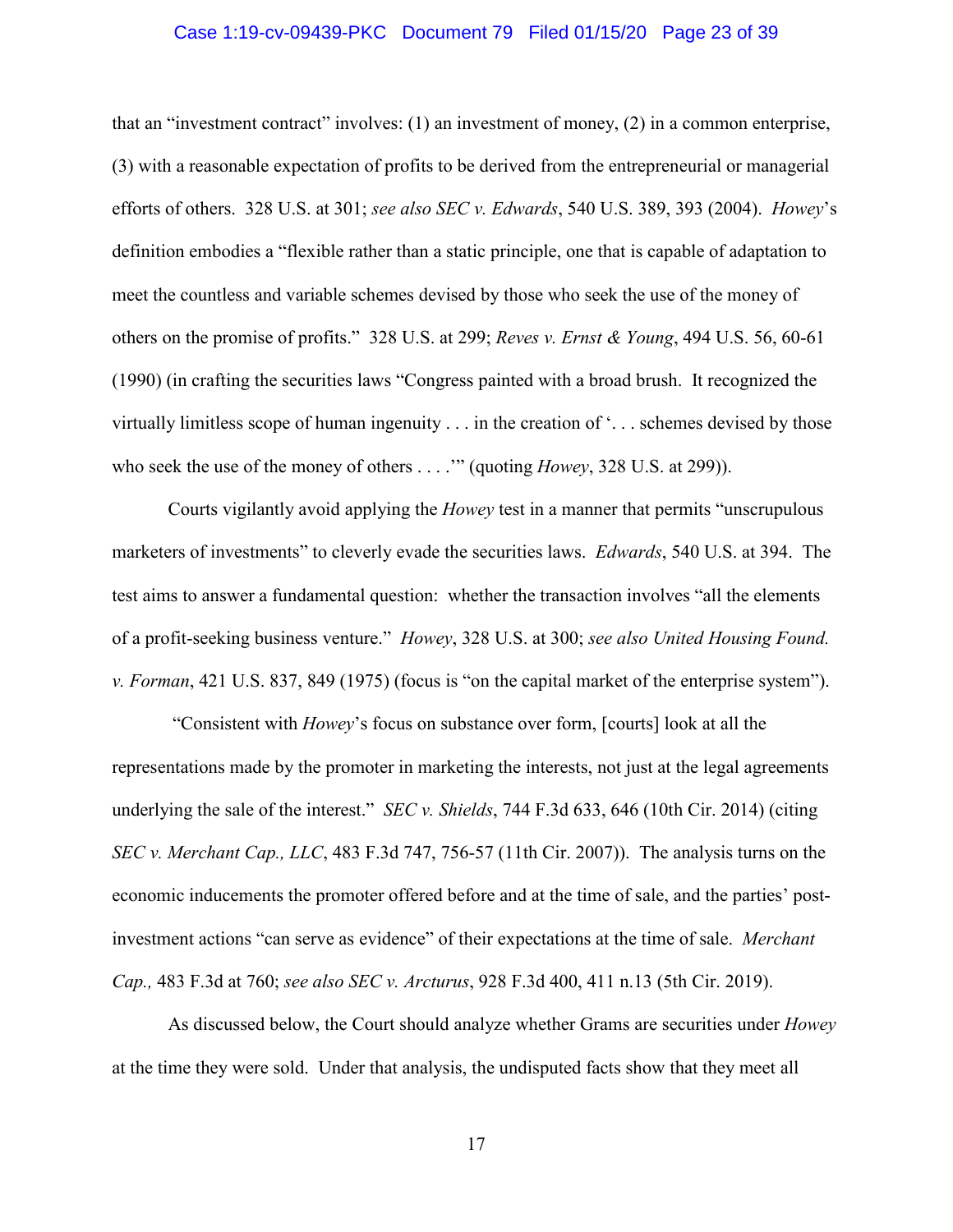#### Case 1:19-cv-09439-PKC Document 79 Filed 01/15/20 Page 24 of 39

three *Howey* factors as a matter of law. But, even if the Court somehow analyzed the Grams as if they were not "sold" until they are issued, the undisputed facts still show they are securities.

## **A. The** *Howey* **Analysis Applies as of the Date of the Gram Purchase Agreements.**

To determine whether Grams are securities, the Court should consider Grams as of the moment investors signed the Gram Purchase Agreements. The lapse in time between execution and Telegram's performance in delivering Grams is immaterial—the Initial Purchasers made their investment decision when they entered into the agreements and were thus irrevocably bound to pay for and accept Grams, and Telegram was thus bound to deliver them.

# *1. A "sale" occurs under the Securities Act when the parties become irrevocably bound by their agreement.*

In *Howey*, a promoter marketed investments in citrus groves. 328 U.S. at 295. The promoter's offering to investors typically involved three separate agreements: a land sales contract by which the investor bought a narrow tract of land, which was not delivered until "full payment of the purchase price"; a warranty deed evidencing the transfer of title in the land; and a services agreement with the investor that committed the promoter's affiliate to developing the grove and marketing and selling its output for a fee. 328 U.S. at 295. The Court held that the three documents "together" constituted an "investment contract." *Id.* at 297-98. The Court reasoned that the documents collectively represented "a convenient method of determining the investors' allocable shares of the profits," "whereby the investors' interests are made manifest." *Id.* at 300. The Court rejected the defendant's argument that the promoter did not sell an investment contract because "the tangible interest which is sold"—the citrus grove tract—had "intrinsic value independent of the success of the enterprise." *Id.* at 301. To the contrary, it was "immaterial whether the shares in the enterprise are evidenced by formal certificates or by nominal interests in the physical assets employed in the enterprise." *Id.* at 299, 301.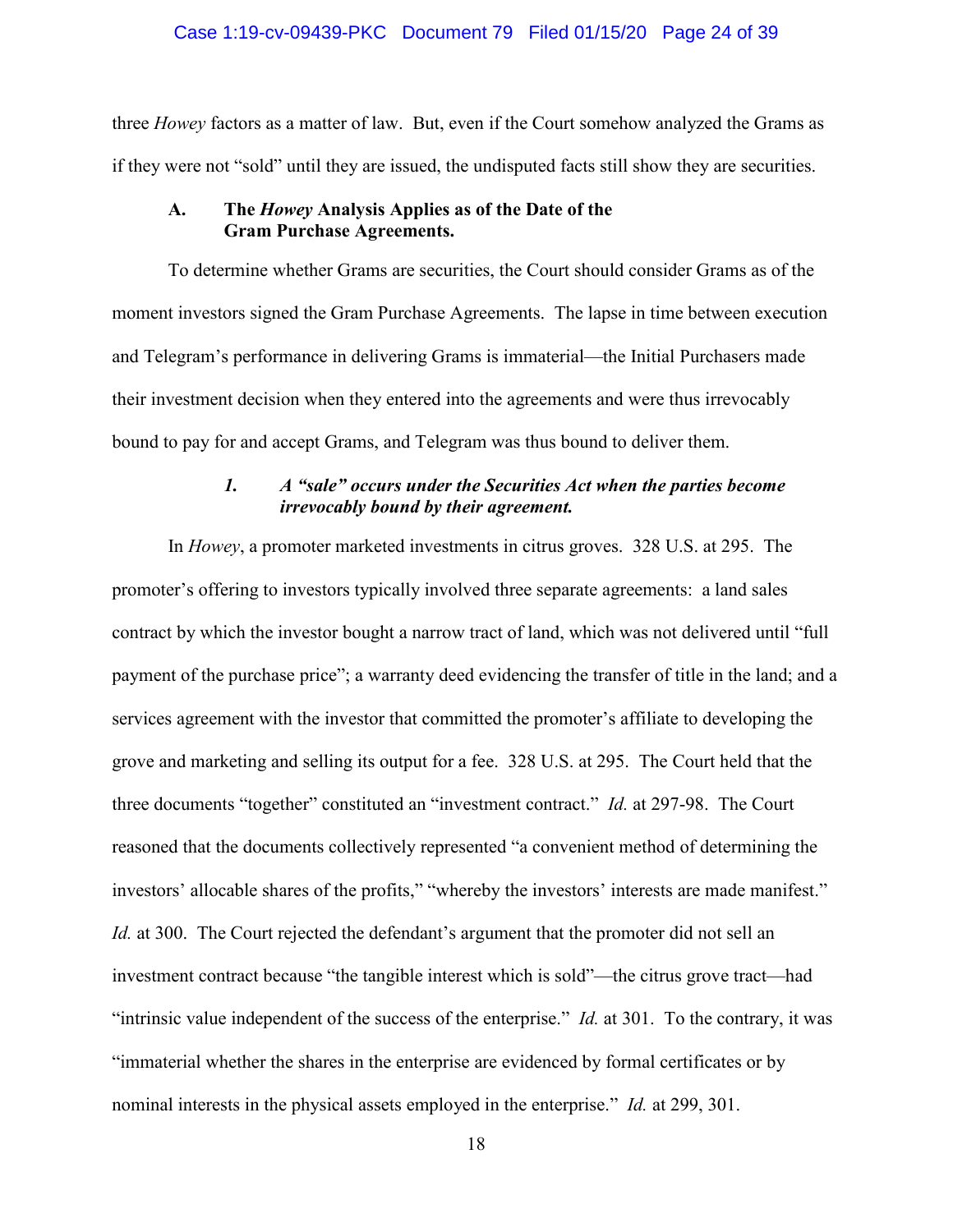#### Case 1:19-cv-09439-PKC Document 79 Filed 01/15/20 Page 25 of 39

For the same reason, the securities laws do not generally assign any relevance to whether and when a tangible interest underlying the investment contract is delivered to the investor. The Second Circuit's decision in *Radiation Dynamics, Inc. v. Goldmuntz*, 464 F.2d 876, 890-91 (2d Cir. 1972), where it considered when a "purchase or sale" occurred for purposes of Rule 10b-5, issued under the Securities Exchange Act of 1934 ("Exchange Act"), 17 C.F.R. § 240.10b-5, best illustrates the point. The court held that the "sale" occurred "when the parties to the transaction are committed to one another," and rejected appellant's argument that the time of sale was when "the securities are transferred and paid for." *Id.*; *see also id.* at 891 (sale is at "the point at which the parties obligated themselves to perform what they had agreed to perform even if the formal performance of their agreement is to be after a lapse of time"). A contrary holding, the Second Circuit reasoned, would constitute improper "reliance on formalism." *Id.* at 890.

Furthermore, this standard for determining the point of sale "holds even if the later exchange of money and securities is contingent upon the occurrence of future events, such as the satisfaction of a financing condition, at least when the contingency is not so unlikely that it renders the stock transaction extremely speculative." *Vacold LLC v. Cerami*, 545 F.3d 114, 122 (2d Cir. 2008). Thus, "a contract for the issuance or transfer of a security may qualify as a sale under the securities laws even if the contract is never fully performed." *Yoder v. Orthomolecular Nutrition Inst.*, 751 F.2d 555, 559 (2d Cir. 1985).<sup>8</sup>

<sup>8</sup> In *Radiation Dynamics*, the Second Circuit relied in part on the Supreme Court's directive that another securities statute, the Investment Advisors Act of 1940, must be "construed like other securities legislations 'enacted for the purpose of avoiding frauds, not technically and restrictively, but flexibly to effectuate its remedial purposes," in reach its conclusion as to the proper meaning of the term "sale." *Id.* (quoting *SEC v. Cap. Gains Research Bureau*, 375 U.S. 180, 195 (1963)). The same rule of statutory construction applies to the Securities Act. *See SEC v. Ralston Purina & Co.*, 346 U.S. 119, 124, 126 & n.10 (1953) (Securities Act has a "broadly remedial purpose" "to protect investors by promoting full disclosure of information" as well as "to prevent frauds in the sale thereof" (citation omitted)).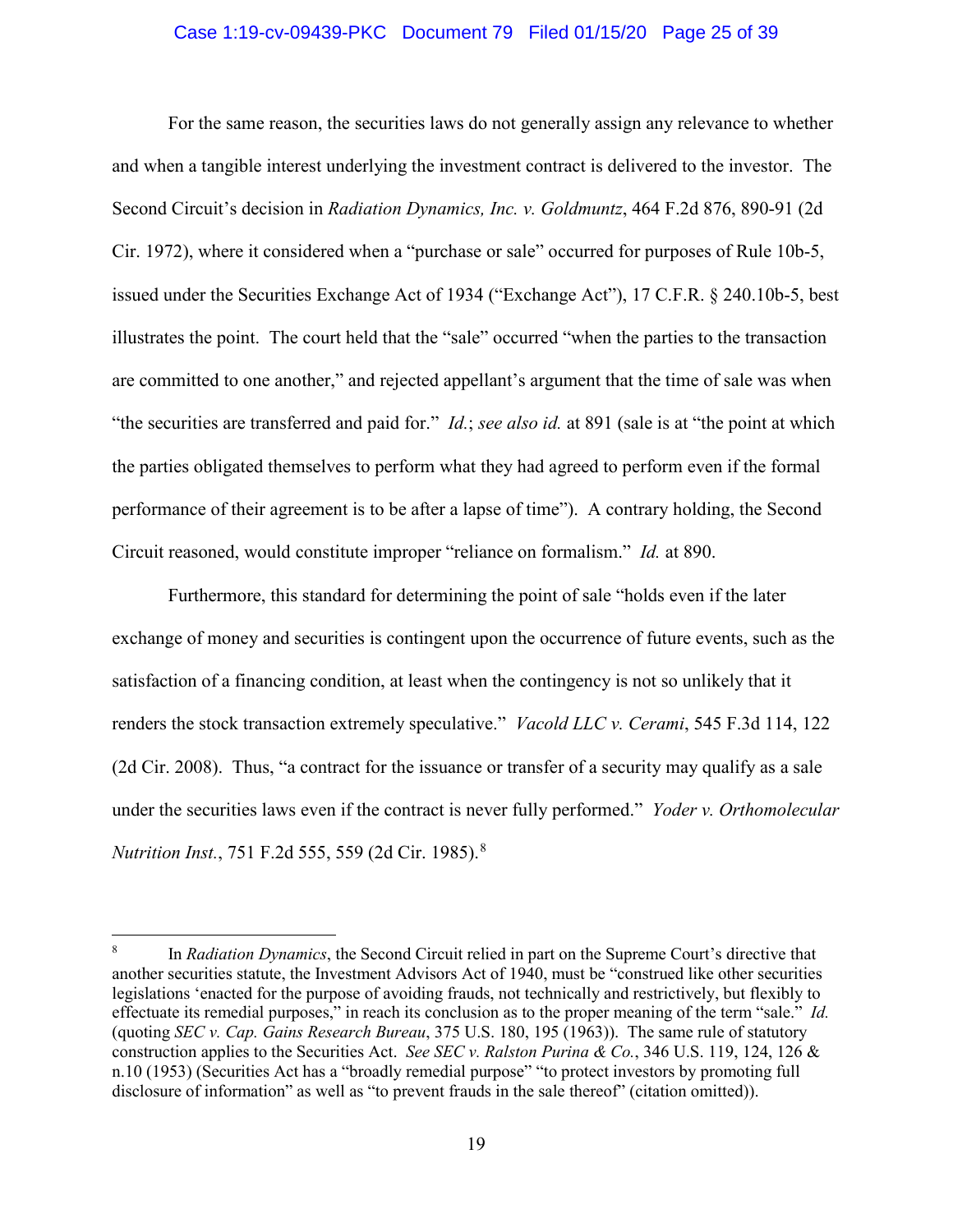#### Case 1:19-cv-09439-PKC Document 79 Filed 01/15/20 Page 26 of 39

The Second Circuit extended *Radiation Dynamics*'s reading of "sale" in the Exchange Act to "sale" under the Securities Act in *Finkel v. Stratton Corp.*, 962 F.2d 169 (2d Cir. 1992). There, the Court held that a "sale" occurs under the Act, 15 U.S.C. § 77b(a)(3), for purposes of the Act's statute of limitations, when "'the parties obligate [ ] themselves to perform what they had agreed to perform' even if the formal performance of their agreement is to be after a lapse of time." 962 F.2d at 173 (citation omitted); *see also Grondahl v. Merritt & Harris, Inc.*, 964 F.2d 1290, 1294 (2d Cir. 1992) (applying rule to Exchange Act statute of limitations).<sup>9</sup>

#### *2. The Gram Purchase Agreements were legally binding "sales."*

Under this precedent, Telegram and the Initial Purchasers obligated themselves to perform when they signed the Gram Purchase Agreements. Once the investors signed the agreements, they were unconditionally obligated to pay for the Grams and contractually bound to accept them, subject to meeting certain "know your customer" requirements and providing a network address into which the Grams would be delivered. JX11  $\S$  3; JX 12  $\S$  3. Similarly, Telegram bound itself to deliver Grams—on the date it launched TON. *Id.* § 2.1.

Although the Gram Purchase Agreements' "Termination Clause" provided for the unwinding of the transaction if TON was not launched by October 31, 2019, this did not render performance "so unlikely" as to render the transaction "extremely speculative" or otherwise relieve Telegram of its unequivocal obligation to deliver Grams. *Cerami*, 545 F.3d at 122. From the outset, the Offering Materials projected—and the parties understood—a TON launch date in

<sup>9</sup> The SEC reads "sale" under the Act consistently with *Radiation Dynamics* and its progeny. *See, e.g.*, *Further Definition of 'Swap,' 'Security-Based Swap,' and 'Security-Based Swap Agreement'*, Rel. No. 33-9338, 2012 WL 2927796, at \*59 n.408 (July 18, 2012) ("A purchase or sale of a security occurs at the time the parties become contractually bound, not at the time of settlement."); *Securities Offering Reform*, 70 F.R. 44722, 44765 n.391 Rel. No. 33-8591, 2005 WL 1811282 (Aug. 3, 2005) ("Courts have held consistently that the date of a sale is the date of contractual commitment.") (citing *Radiation Dynamics* and progeny).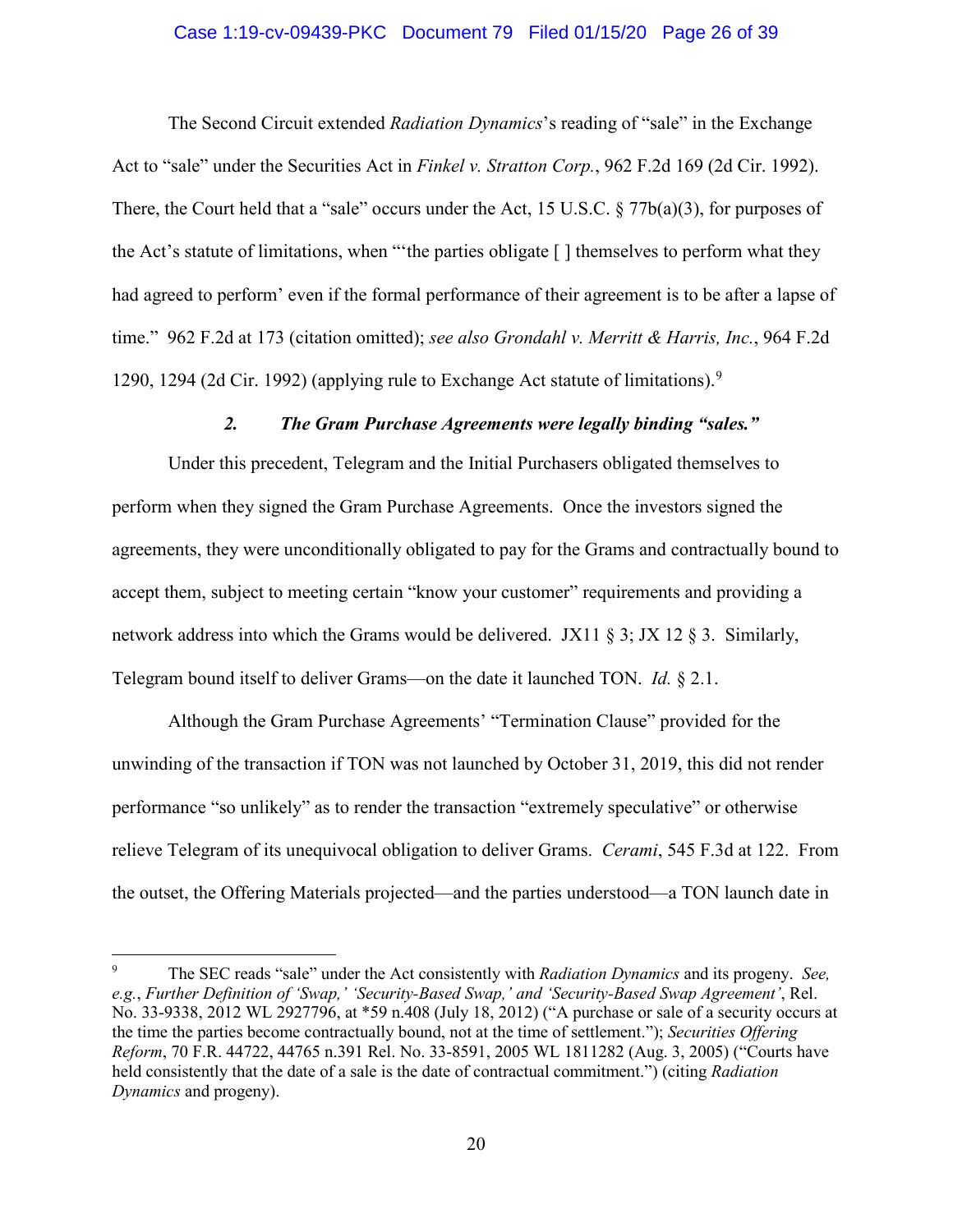#### Case 1:19-cv-09439-PKC Document 79 Filed 01/15/20 Page 27 of 39

late 2018. *See* 56.1 at ¶ 41. As time went on, Telegram updated investors on the technical progress in developing TON, stating only a few months after they entered into the Gram Purchase Agreements that the project was "90%" complete. JX22 at 3. Under Telegram's formulation, the TON launch date was simply the moment the Gram Purchase Agreements would "be converted" into Grams. 56.1 at  $\P$  63. At that moment, the Grams will be the instrument "whereby the investors' interests are made manifest." *Howey*, 328 U.S. at 300

This legal reality comports with the parties' behavior since they entered into the agreements and with the economic fundamentals of the transaction. Telegram understood that the Gram Purchase Agreements were binding upon signature—the very reason Telegram stated in its Form D that it had "sold" \$850 million even though it had not "received" those funds, 56.1 at ¶ 185, and the reason why its CEO understands these to be legally binding agreements that both parties can sue to enforce. *Id.* at ¶ 186. Any claim to the contrary would come as a surprise to Telegram's investors, who made their investment decisions long ago, have paid for the Grams, and now simply await the moment of liquidity. *Id.* at ¶ 169.

Moreover, from the perspective of market reality, Telegram set two different prices for Grams— \$0.37 to Pre-Sale and \$1.33 to Stage A investors—to compensate for the lockup to which the former but not the latter were subject, as Telegram recognized. *Id.* at  $\P$  190-92. These differences are inconsistent with separating Grams and the Gram Purchase Agreements for purposes of *Howey*. If Grams were merely "oranges" that have not yet been "sold," there would be no reason to set different prices for them, let alone set their price to exponentially increase with each subsequent sale. The steep discounts to compensate for the lockup is a typical feature of initial public offerings where early investors are incentivized with lower prices but restrictions on trading, and public investors pay higher prices. This is precisely how Telegram marketed it.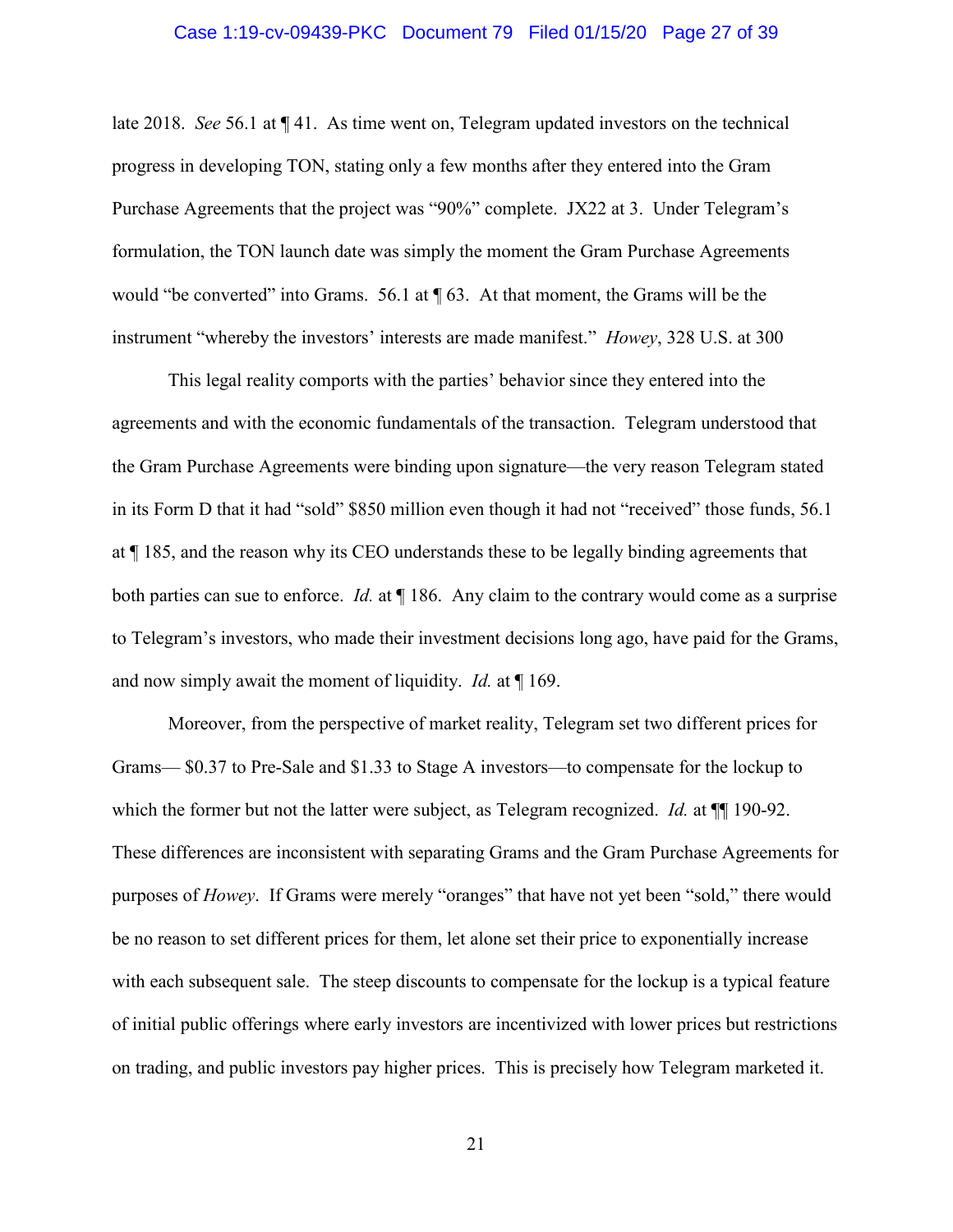#### Case 1:19-cv-09439-PKC Document 79 Filed 01/15/20 Page 28 of 39

*See, e.g.*, *id.* at ¶¶ 339-42; *see also SEC v. Rubera*, 350 F.3d 1084, 1090-91 (9th Cir. 2003) (scheme where investors "turned over substantial amounts of money... with the hope  $[of] \ldots$ financial gains" was an investment contract despite the existence of buyback option, rejecting "attempts to avoid federal securities law liability by characterizing an investment as a series of discrete transactions"). *Cf. Continental Mktg. Corp. v. SEC*, 387 F.2d 466, 470-71 (10th Cir. 1967) (contracts to sell, care, and manage live beavers were investment contracts despite tangible nature of asset because "the beavers as mere animals and not as part of the enterprise did not have a value consistent with the price many of the purchasers paid").

For all these reasons, the Gram Purchase Agreements were "fully binding" when signed—the parties had "agree[d] on all the points that require negotiation." *Cerami*, 545 F.3d at 124 (citation omitted). The "sale" thus occurred on the date of the agreements. To determine whether Telegram violated Section 5 in 2018, the Court should apply *Howey* as of that date.

## **B. The Undisputed Facts Establish that the Grams Were Investment Contracts When They Were Sold.**

Telegram offered and sold Grams, pursuant to Gram Purchase Agreements, while promising to use investor funds to create a new, ambitious network it would integrate into its popular Messenger in order to generate demand and value for Grams. By doing so, Telegram raised capital for a profit-seeking venture from investors, many of who intend to sell the Grams in the public market. Telegram's offers and sales of Grams, together with the Purchase Agreements, are quintessential investment contracts that meet each of the three *Howey* elements.

#### *1. Telegram obtained an investment of money.*

There can be no genuine dispute that Telegram obtained an "investment of money." *Howey*, 328 U.S. at 301. It solicited and received payments of "Euros and U.S. Dollars" claiming a total of \$1.7 billion—for Grams. JX11 § 2.3; JX12 § 2.3.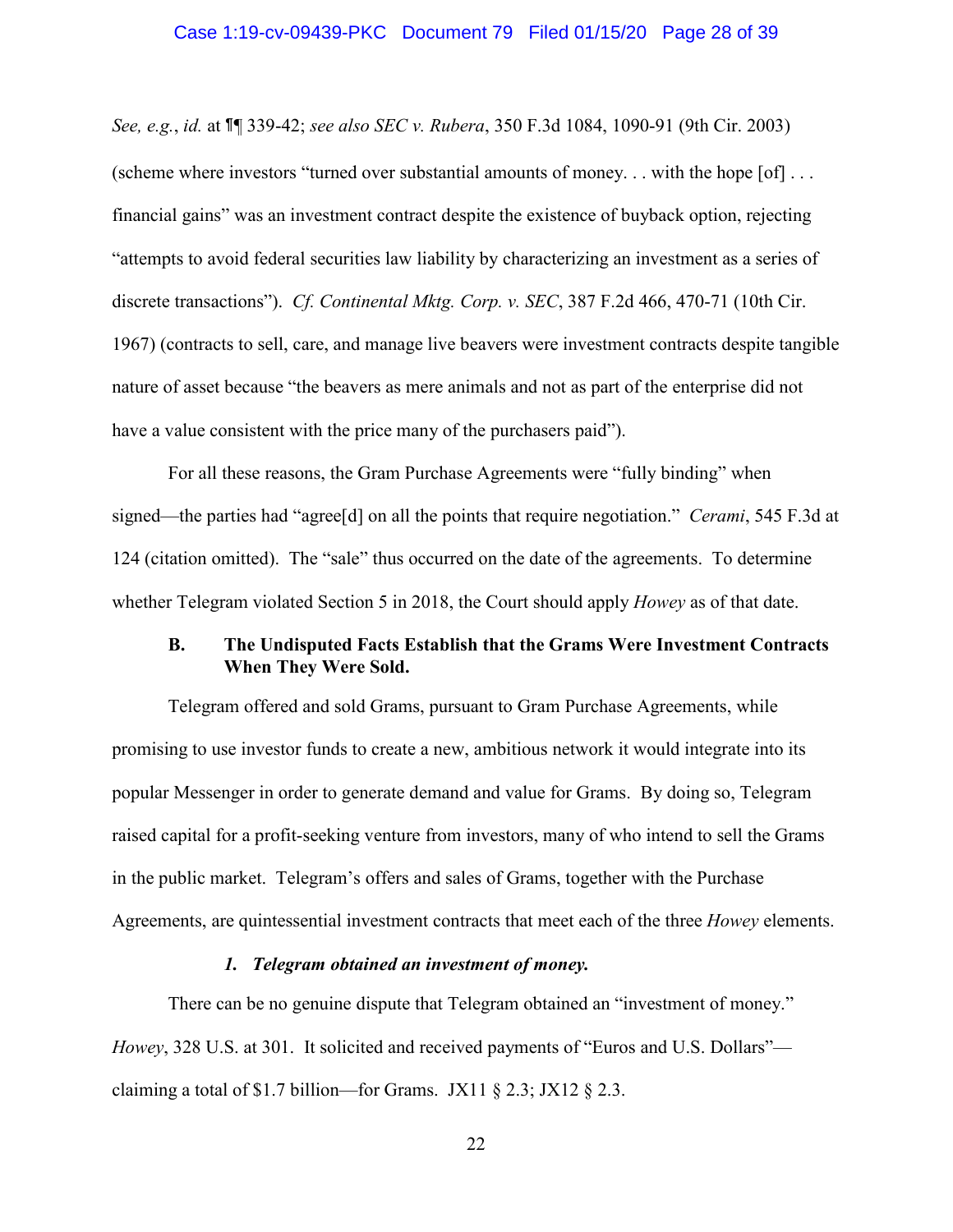### *2. The Initial Purchasers invested in a common enterprise.*

There can also be no genuine dispute that the Initial Purchasers invested "in a common enterprise." *Howey*, 328 U.S. at 301. In the Second Circuit, a common enterprise can be established by showing "horizontal commonality": "the tying of each individual investor's fortunes to the fortunes of the other investors by the pooling of assets, usually combined with the pro-rata distribution of profits." *Revak v. SEC Realty Corp.*, 18 F.3d 81, 88 (2d Cir. 1994). "Horizontal commonality ties the fortunes of each investor in a pool of investors to the success of the overall venture." *Id.* (quoting *Hart v. Pulte Homes of Michigan Corp.*, 735 F.2d 1001, 1004 (6th Cir. 1984)). To establish horizontal commonality, it is sufficient to show that "each investor was entitled to receive returns directly proportionate to his or her investment stake," including as an "increase in the value of the investment." *SEC v. SG Ltd.*, 265 F.3d 42, 46-47, 51 (1st Cir. 2001) (finding horizontal commonality); *accord SEC v. Infinity Grp. Co.*, 212 F.3d 180, 188 (3d Cir. 2000) (finding horizontal commonality where the "return on investment was . . . directly proportional to the amount of that investment").

Although the Second Circuit has not yet decided whether a common enterprise can alternatively be established by showing "strict vertical commonality," many courts in this District have concluded that it can. *See Revak*, 18 F.3d at 88 (concluding that "broad vertical commonality" does not satisfy the common enterprise prong but declining to decide whether "strict vertical commonality" does); *In re J.P. Jeanneret Assocs., Inc.*, 769 F. Supp. 2d 340, 360 (S.D.N.Y. 2011) ("[C]ourts in this district have held that strict vertical commonality (like horizontal commonality) is sufficient to establish a common enterprise under *Howey*.") (collecting cases). "'Strict vertical commonality' requires that the fortunes of investors be tied to the fortunes of the promoter." *Revak*, 18 F.3d at 88 (emphasis and citation omitted). This can be established if there is "a direct relationship between the fortunes of the investor and . . . promoter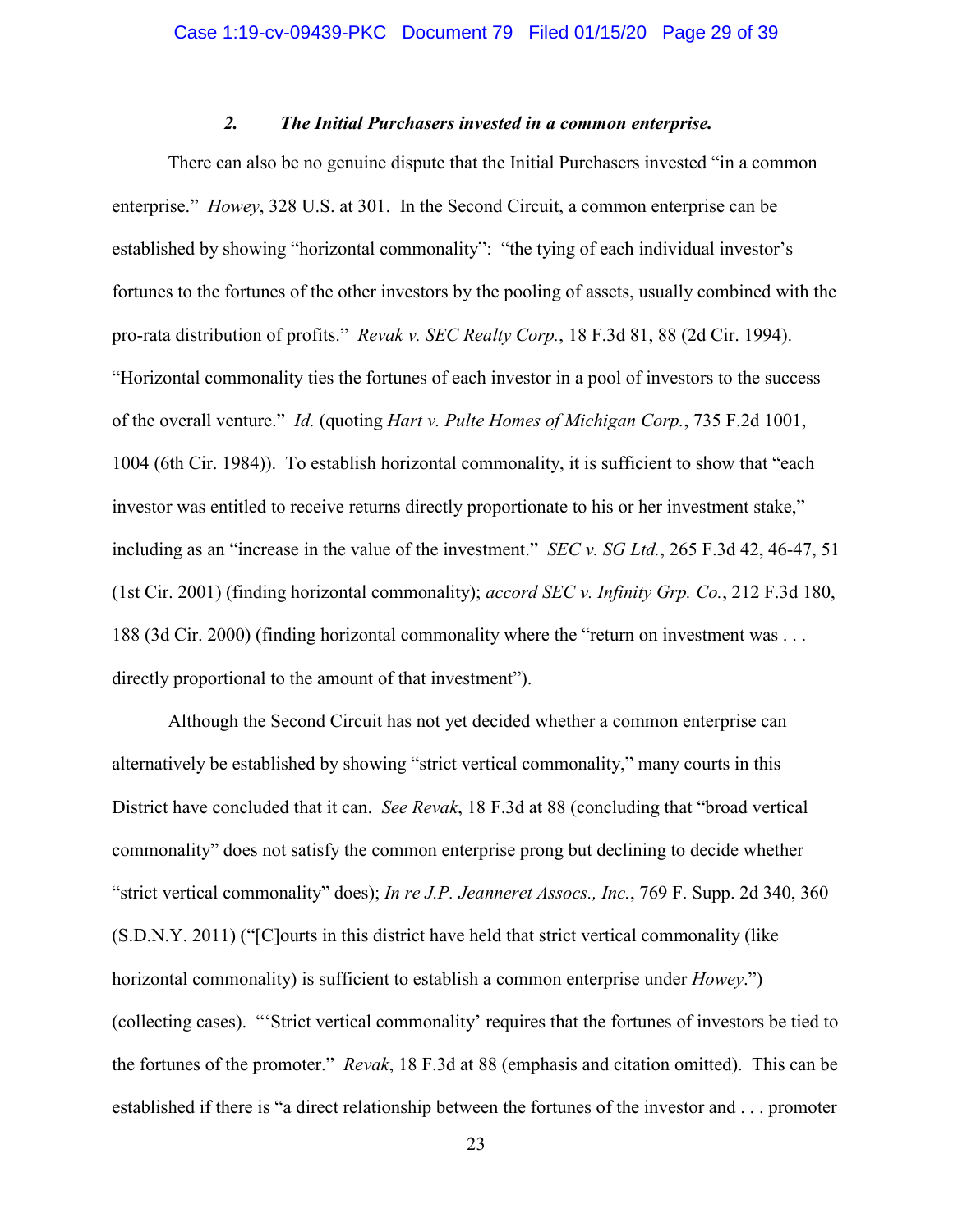#### Case 1:19-cv-09439-PKC Document 79 Filed 01/15/20 Page 30 of 39

of the investment such that 'their fortunes rise and fall together.'" *Rocky Aspen Mgmt. 204 LLC v. Hanford Holdings, LLC*, 230 F. Supp. 3d 159, 165 (S.D.N.Y. 2017) (citation omitted).

Although either horizontal or strict vertical commonality suffice, the Initial Purchasers invested in a common enterprise that satisfies both types of commonality. With respect to horizontal commonality, Telegram sold Grams by telling investors that it would use all of their assets for an enterprise from which both the investors and Telegram could potentially profit: the development of a new blockchain and the growth of Messenger. *See* 56.1 at ¶¶ 56, 78, 85. Pooling was obvious because Telegram spoke of the need for "\$620 million" for "supporting continuing organic user growth" for Telegram, *id.* at ¶ 122, but investors were permitted to remit much lower quantities, without Telegram distinguishing how it used the commingled funds. *Id.* at ¶¶ 12-14; Stips. at ¶ 44. Moreover, Telegram told investors it would use the proceeds for a common purpose: to develop Grams themselves, a vast TON network, a "TON Wallet," and other Telegram-related products. 56.1 at ¶¶ 57, 86-87. Initial Purchasers therefore invested in a horizontally common enterprise because they pooled their investments into Telegram and its Messenger enterprise in return for Grams and understood that the value of their Grams would ultimately rise or fall in the public market based on Telegram's success in these ventures.

With respect to vertical commonality, the Initial Purchasers understood that their fortunes would rise and fall with Telegram's promoters. As a matter of economic reality, if the price of Grams rose or fell, it would rise and fall for all Gram holders—purchasers, developers, and Telegram alike. Moreover, Telegram told the Initial Purchasers that its executives and investment teams would be given Grams with lockup periods, 56.1 at ¶ 388, which aligned the interests and economic motivations of Telegram with those of the investors. Indeed, one investor told Durov that he had a favorable view of using incentive Grams, because it meant employees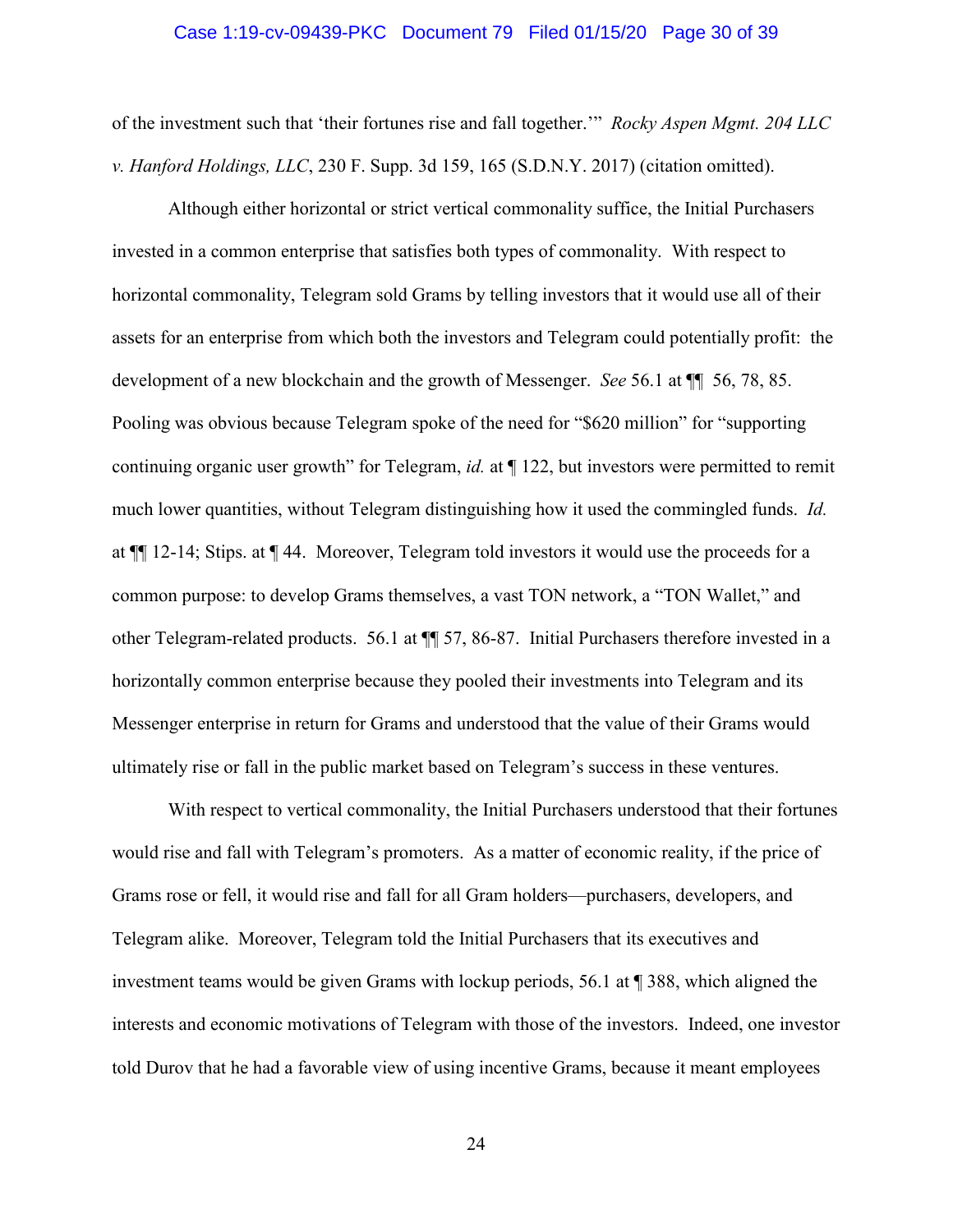#### Case 1:19-cv-09439-PKC Document 79 Filed 01/15/20 Page 31 of 39

essentially had skin in the game. *Id.* at ¶ 148. Indeed, Telegram highlighted the significant number of Grams that would be "retained" by the new TON Reserve, under Telegram's control. *Id.* at **[66.** To a reasonable investor, that signaled that Telegram would have a strong economic incentive to try to increase the value of the Grams for Telegram's and the investors' benefit.

### *3. The Initial Purchasers reasonably expected profits derived from Telegram's entrepreneurial efforts.*

And there can be no genuine dispute that the Initial Purchasers had "a reasonable expectation of profits to be derived from the entrepreneurial or managerial efforts of others." *Howey*, 328 U.S. at 301. Telegram led purchasers of Grams to reasonably expect profits from the entrepreneurial and managerial efforts of Telegram and its "team." First, Telegram emphasized the quality of its "team" and listed specific steps the team would take to create TON, with features that would not be completely ready upon TON's launch. *Id.* at  $\P$  71, 86, 129-30. Second, Telegram told Initial Purchasers that Telegram's future sales of Grams would increase in price as Grams in circulation increased, such that the price at launch could potentially double from the price the Initial Purchasers had paid. *Id.* at ¶¶ 335, 340. Third, Telegram told Initial Purchasers that it would develop products that would require the use of Grams, such that the vast pool of Messenger users would want to buy Grams, which would in turn drive up their "demand" and "value." *Id.* at ¶¶ 57-87. Fourth, Telegram informed investors that it planned to continue to play a role in monitoring and developing TON after launch, and clearly signaled it would have a significant ongoing, long-term incentive to help TON and Grams succeed after launch. *Id.* at ¶¶ 9, 26, 122-27. Indeed, Telegram made clear that investor money would be used to continue to fund and develop Messenger after TON launched. *Id.* at ¶¶ 122-26. Given that Telegram had tied the success of Messenger to that of TON (and therefore Grams), these representations further fueled investors' reasonable expectations of profits from Telegram's ongoing efforts.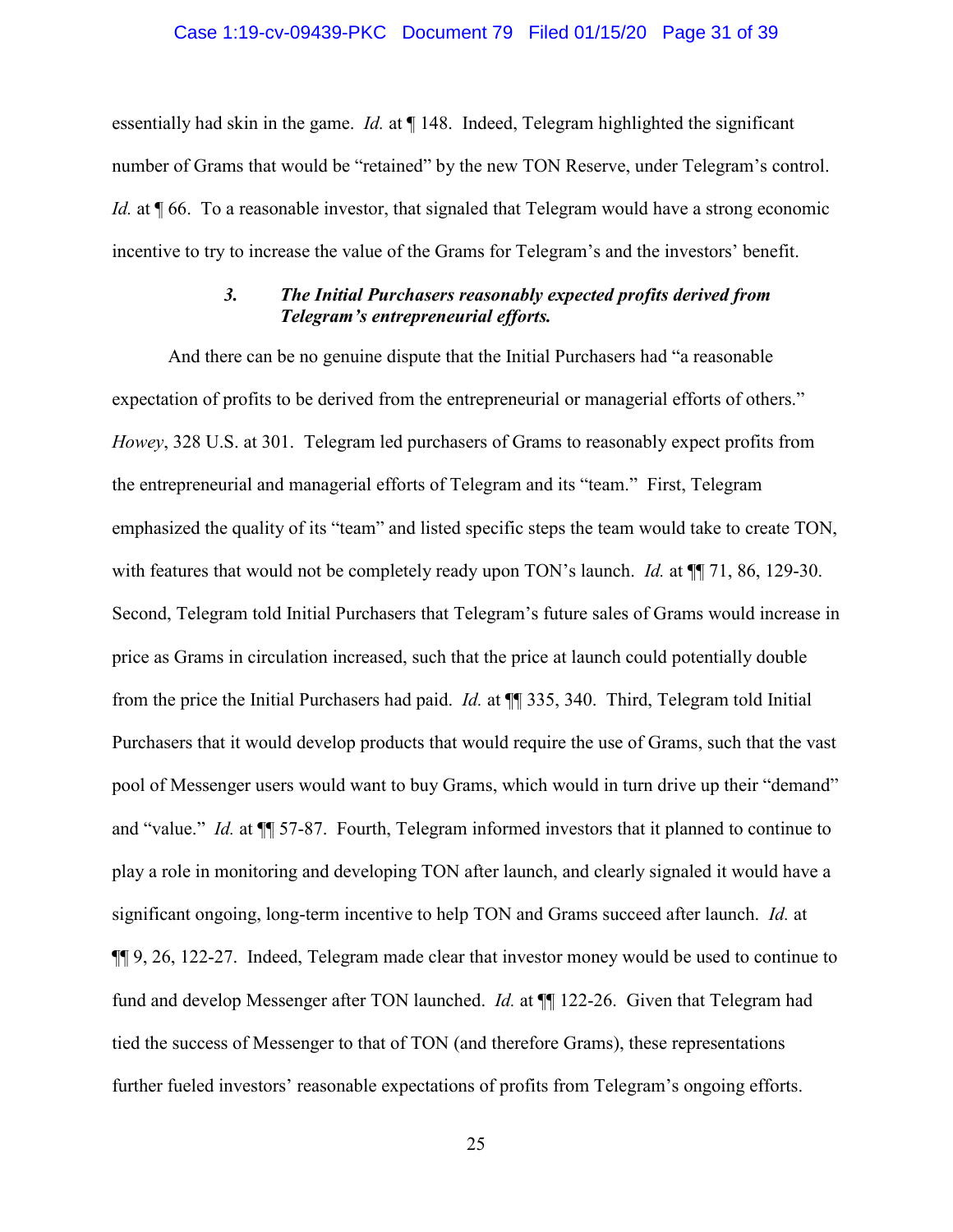#### Case 1:19-cv-09439-PKC Document 79 Filed 01/15/20 Page 32 of 39

Based on these statements, reasonable investors understood they were purchasing Grams as an investment in the TON project as well as in Telegram. Indeed, the evidence of the actual investors' motivations demonstrates that. *E.g.*, *id.* at ¶¶ 162-63, 165, 168. Investors have provided sworn testimony that they purchased Grams with such expectations, and their internal investment memos reveal that they considered the foregoing factors in deciding whether to invest. *E.g.*, *id.* at ¶¶ 173-75. Other undisputed facts—such as the much-talked about Liquid sale for 400% returns in 2019, *see id.* at ¶¶ 227, 229—confirm that investors purchased Grams hoping to profit from the investment. Based on these undisputed facts, no reasonable factfinder could conclude that sophisticated investors spent \$1.7 billion in 2018 to purchase large, varying quantities of Grams for any reason other than the expectation of profit based on Telegram's efforts. *See also id.* at ¶¶ 332-34.

#### **C. Even If Analyzed At TON's Launch, Grams Are Investment Contracts.**

Even if the Court were to consider the *Howey* analysis to apply only as of the time of TON's launch—though it should not, for the reasons stated above in Part I.A—the Gram tokens are still "investment contracts" under *Howey* based on undisputed facts. As Telegram's marketing applied equally to Grams and to Gram Purchase Agreements, and given the economic reality of Grams, Grams are and will be "investment contracts" at launch.

*First*, Telegram undisputedly sold the tokens to Initial Purchasers for U.S. Dollars or Euros, a fact that does not change depending on when it is analyzed. *See* JX11, JX12 § 2.3.

*Second*, even post launch a Gram token did and will represent an interest in a "common enterprise" with others. Whether analyzed at the moment the Grams were sold or when they are distributed, the economic reality reflects that, as the market price of Grams rises or falls, all investors will get the same proportionate increase or decrease in value. Moreover, to the extent certain Telegram affiliates holding large blocks of Grams have received incentives and are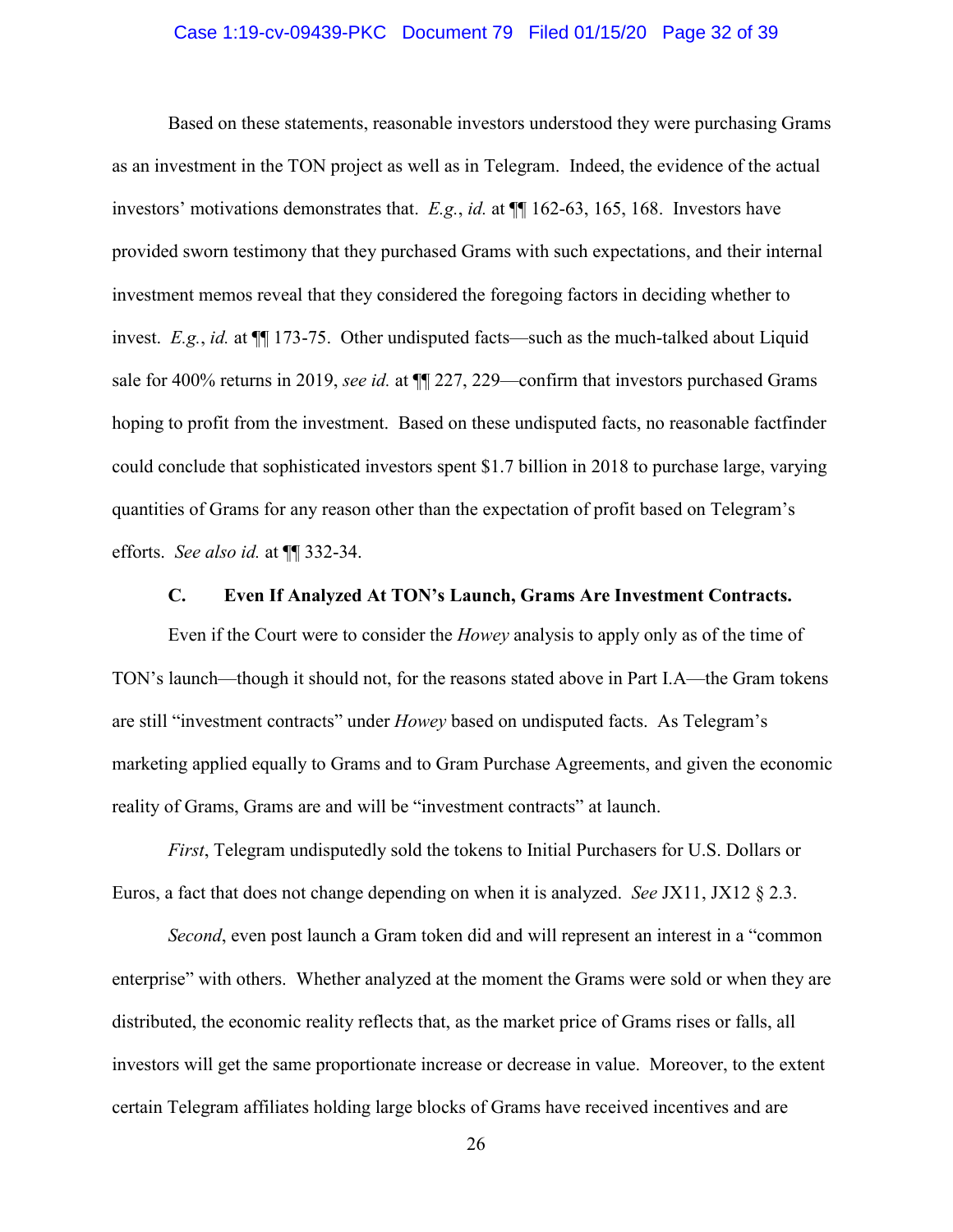#### Case 1:19-cv-09439-PKC Document 79 Filed 01/15/20 Page 33 of 39

promising efforts to develop the TON ecosystem (and thus the "demand and value" for Grams, 56.1 at ¶¶ 57, 87, 173), those promoters' fortunes will continue to rise and fall in tandem with those of the purchasers of Grams in the secondary market. *See, e.g.*, *SEC v. Glenn W. Turner Enter.*, 474 F.2d 476, 482 n.7 (9th Cir. 1973) (a "common enterprise is one in which the fortunes of the investor are interwoven with and dependent upon the efforts and success of those seeking the investment *or of third parties*") (emphasis added); *SEC v. Koscot Interplanetary, Inc.*, 497 F.2d 473, 478-79 (5th Cir. 1974) ("critical factor is not the similitude or coincidence of investor input, but rather the uniformity of impact of the promoter's efforts").

*Third*, even post launch a purchaser of a Gram token will reasonably expect to profit from the efforts of others. As noted, Telegram promised it would generate "demand" and therefore "value" for the Gram tokens in part based on its efforts to develop its popular Messenger app. *See, e.g.*, 56.1 at  $\P$  57, 87. Market actors are thus reasonably continuing to expect that Telegram will continue to grow Messenger beyond TON's launch, *see id.* at  $\P$  148, 165, 166, as Telegram itself promised in its marketing. *Id.* at ¶ 66-67, 108-110, 122-25, 127-28, 388. Moreover, Telegram retains ownership and control over—and thus the economic incentive concerning—the remaining Grams, a continuing incentive to help TON succeed. Finally, there can be no dispute that Telegram's current and former associates have continued to make and will continue to make efforts with respect to TON, *see generally* 56.1 at ¶¶ 272, 280, 290, 296, 298, 308-09, 311-12, 315-17; *see also* Stips. at ¶ 178, which is sufficient under *Howey*. *See e.g.*, *Forman*, 421 U.S. at 854 ("efforts of others" includes "promoters or . . . third parties.").

### **II. TELEGRAM ENGAGED AND IS ENGAGING IN A PUBLIC DISTRIBUTION OF GRAMS TO WHICH NO EXEMPTION CAN APPLY**

Based on the undisputed material facts, the SEC is entitled to summary judgment as a matter of law on its claim that Telegram made unregistered offers and sales of securities. To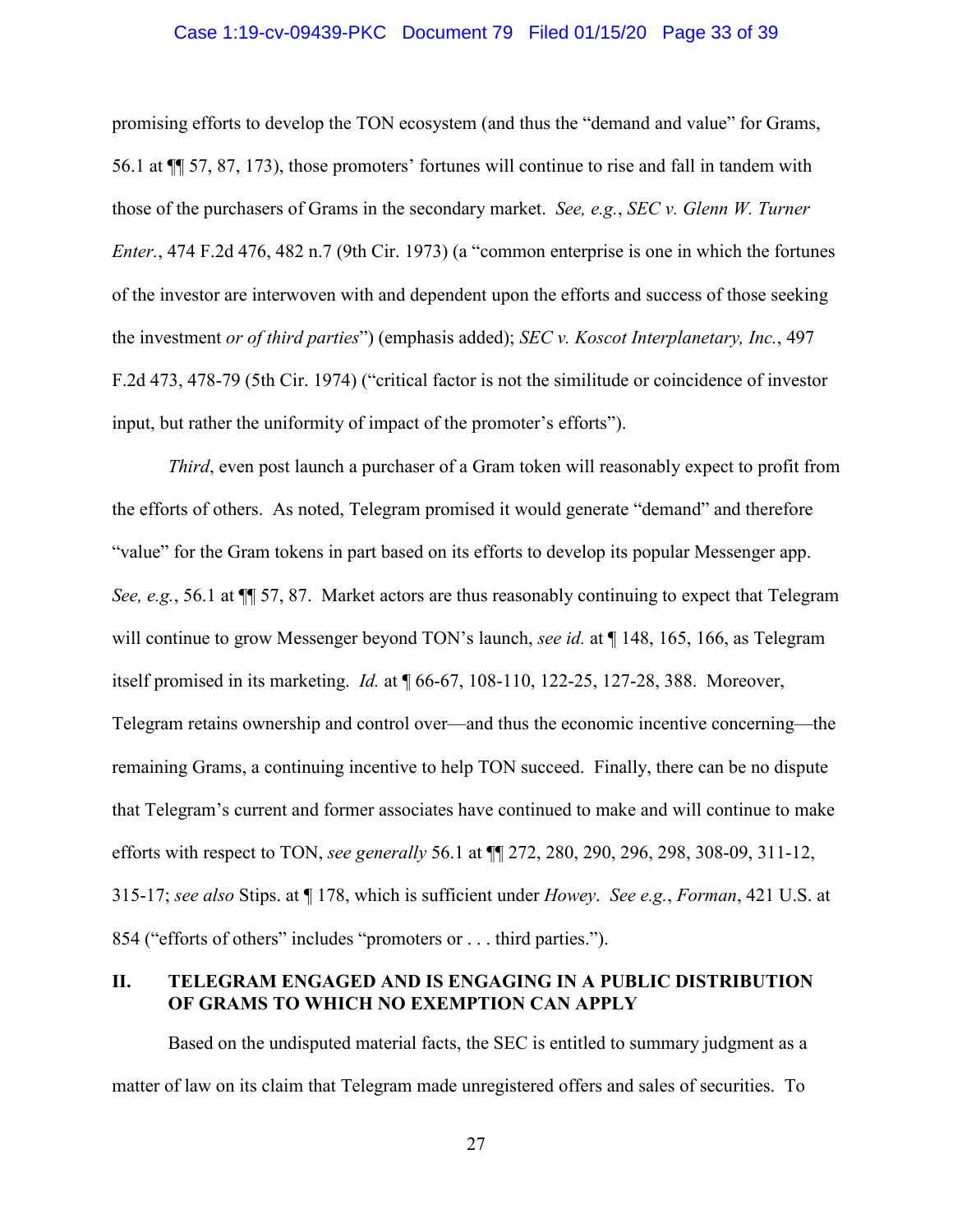#### Case 1:19-cv-09439-PKC Document 79 Filed 01/15/20 Page 34 of 39

avoid liability, Telegram has the burden to prove that its transactions were exempt from these requirements. *Ralston Purina*, 346 U.S. at 126. Exemptions from registration "are construed strictly to promote full disclosure of information for the protection of the investing public." *Cavanagh*, 445 F.3d at 115; *accord Quinn & Co. v. SEC*, 452 F.2d 943, 946 (10th Cir. 1971). Here, because Telegram's offers and sales were but an intermediary step towards its ultimate, indisputable goal—the worldwide distribution of Grams—no exemption is available.

## **A. "Distributions" Under the Securities Act and Regulation D**

In its Form D, Telegram claimed an exemption from the registration requirements, including under Rule 506(c) of Regulation D, for the Gram Purchase Agreements with respect to U.S. investors. 17 C.F.R. § 230.506(c). That rule, however, requires among other conditions compliance with Rule 502(d) in order to claim the exception's "safe harbor." *Id.* Rule 502(d) in turn requires the issuer to "exercise reasonable care" to assure that the purchasers are not underwriters within the meaning of Section  $2(a)(11)$  of the Act. 17 C.F.R. § 230.502(d); 15 U.S.C.  $\S 77b(a)(11)$  (transactions involving underwriters are not exempt from registration). The presence of underwriters indicates a "distribution" or "public offering" for which neither the Securities Act nor the rules issued thereunder provide a registration exemption. Moreover, securities obtained in a valid private offering cannot be resold absent a registration statement or another exemption. 17 C.F.R. § 230.502(d); *see also SEC v. Cavanagh*, 155 F.3d 129, 133 (2d Cir.1998) (registration is "transaction-specific," the requirement of registration applies to each act of offering or sale).

In exempting certain transactions from Section 5's requirements, Congress distinguished between transactions through which securities are distributed to the public in an offering from the issuer (which must be registered), and ordinary trading once the securities have come to rest with investors (which are typically exempt under Section  $4(a)(1)$  of the Act, 15 U.S.C.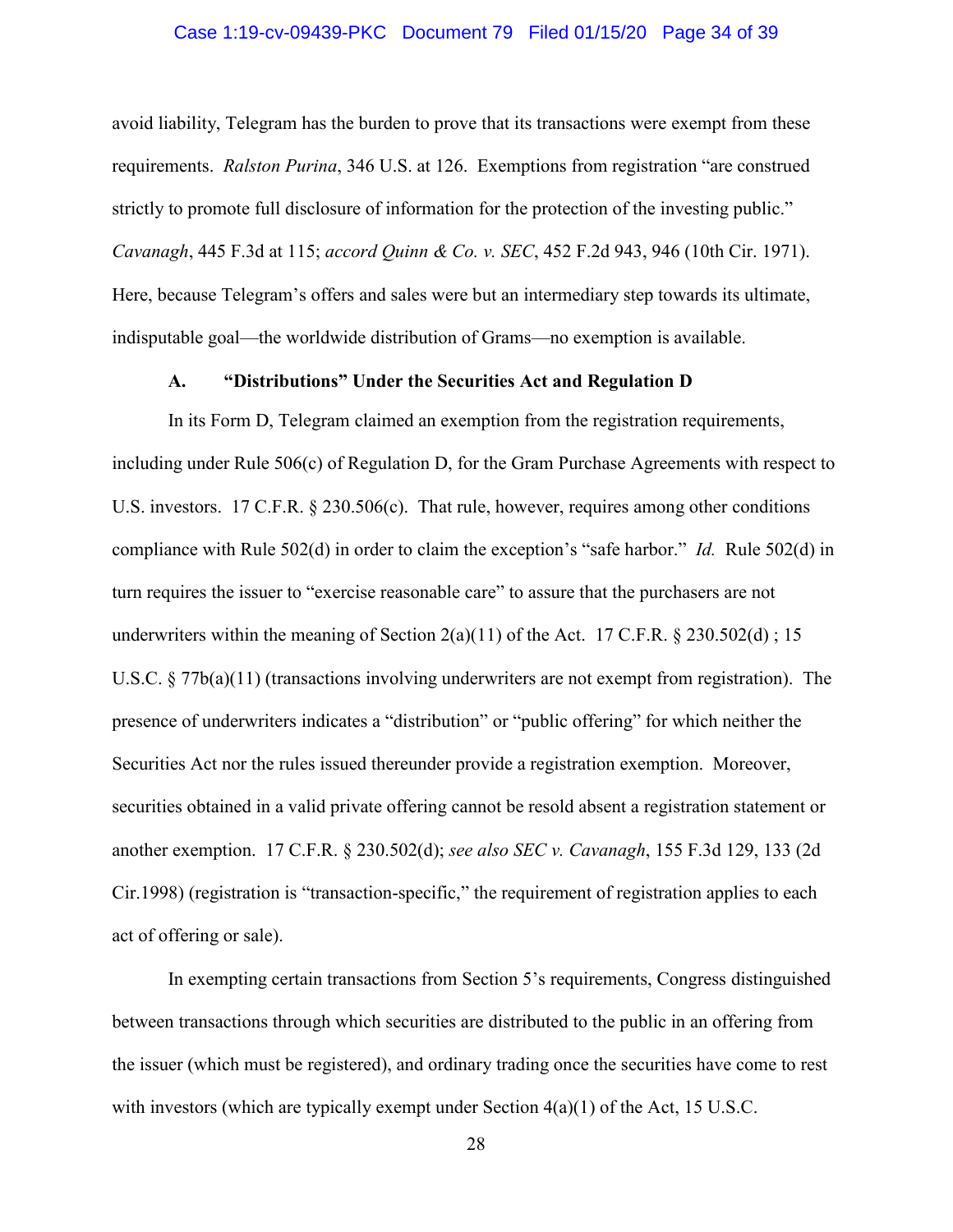#### Case 1:19-cv-09439-PKC Document 79 Filed 01/15/20 Page 35 of 39

 $§ 77d(a)(1)$ . Congress provided the registration protections not just where securities are sold directly to the public but also through intermediaries who either buy the security from the issuer with a view to distribute it or sell "for the issuer," *i.e.*, "underwriters." 15 U.S.C. § 77b(a)(11).

Although the Act does not define "distribution," the federal courts have uniformly held that ""distribution" is synonymous with 'public offering' as set forth under Section  $4[(a)](2)$ ." *Berckely Inv. Group, Ltd. v. Colkitt*, 455 F.3d 195, 215 (3d Cir. 2006) (collecting cases); *see also Gilligan, Will & Co. v. SEC*, 267 F.2d 461, 466 (2d Cir. 1959) ("a 'distribution' requires a 'public offering'" (citation omitted)). Moreover, a distribution "comprises 'the entire process by which in the course of a public offering the block of securities is dispersed and ultimately comes to rest in the hands of the investing public.'" *R.A Holman v. SEC*, 366 F.2d 446, 449 (2d Cir. 1966) (*quoting Lewisohn Copper Corp.*, 38 S.E.C. 226, 234 (1958)); *accord In the Matter of Oklahoma-Texas Tr.*, 2 S.E.C. 764, 769, 1937 WL 32951 (Sept. 23, 1937), *aff'd*, 100 F.2d 888 (10th Cir. 1939). Claiming an exemption under Section 4 requires "establishing that [the] sales do not constitute a disguised public distribution." *SEC v. Cavanagh*, 1 F. Supp. 2d 337, 369 (S.D.N.Y. 1998), *aff'd,* 155 F.3d 129 (2d Cir. 1998).

Whether sales of securities are a private offering or a public distribution is a fact-specific inquiry. Courts typically look first at the sophistication of the ultimate offerees and their ability to obtain the information normally afforded in a registration statement. *See Ralston Purina*, 346 U.S. at 125 ("the applicability of [the private offering exemption] should turn on whether the particular class of persons affected needs the protection of the [Securities] Act"); *United States v. Lindo*, 18 F.3d 353 (6th Cir. 1994) (finding a transaction was a public offering because the numerous buyers did not have access to the information found in registration statements).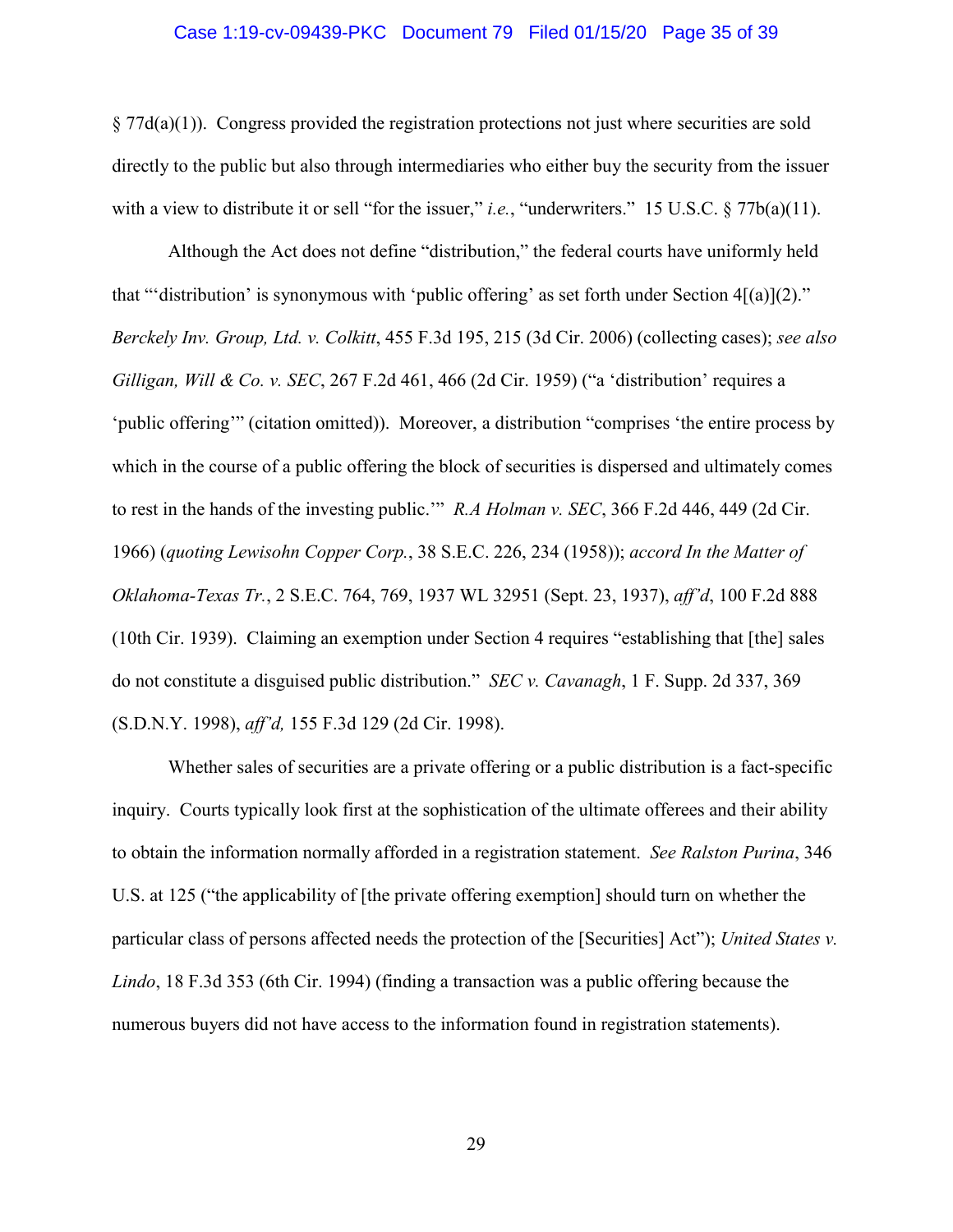#### Case 1:19-cv-09439-PKC Document 79 Filed 01/15/20 Page 36 of 39

The time during which an intermediary purchaser holds the securities is also relevant to whether the offering is part of a distribution where the securities have not yet "come to rest" with the public. *Geiger v. SEC*, 363 F.3d 481, 487 (D.C. Cir. 2004). But an extended holding period may be consistent with a purchase "with a view to distribution" if the purchaser was "speculatively" buying the security in hopes of "unload[ing] it on the unadvised public" when he found it profitable. *Gilligan*, 267 F.2d at 468 (purchasers bought "'with a view to distribution' despite the ten months of holding"); *see also Interpretative Releases Relating to the Securities Act of 1933 and General Rules and Regulations Thereunder*, Rel. No. 33-5121, 1970 WL 116591 (Dec. 30, 1970) ("1970 Rel."), at \*1 (to determine whether "private offering exemption" applies under Section 4(a)(2) of the Act and *Ralston Purina*, an "important factor to be considered is whether the securities offered have come to rest in the hands of the initially informed group or whether the purchasers are merely conduits . . . ."). Thus, courts also look at the economic inducements of the transaction to determine whether the security was intended to "come to rest" with a private purchaser or, in reality, with public investors at large. *Cf. Geiger*, 363 F.3d at 488 (sale of securities at deep discount shows that the securities "were never meant to 'come to rest . . .'" with initial purchasers exempted under other provisions of the Act).

And although there is no bright-line quantitative metric to determine whether a distribution occurred, *see Ralston Purina*, 346 U.S. at 125; *Geiger*, 363 F.3d at 484, sales of larger amounts of securities are generally more likely to be considered part of a distribution. *See, e.g.*, *United States v. Wolfson*, 405 F.2d 779, 783 (2d Cir. 1968) ("[T]here can be no doubt that appellants' sale of 633,000 shares (25 percent of the outstanding shares . . .), was a distribution."); *Quinn*, 452 F.2d at 943 (the sale of 25,000 shares at a time when in excess of 3 million shares were issued and outstanding constituted a public distribution).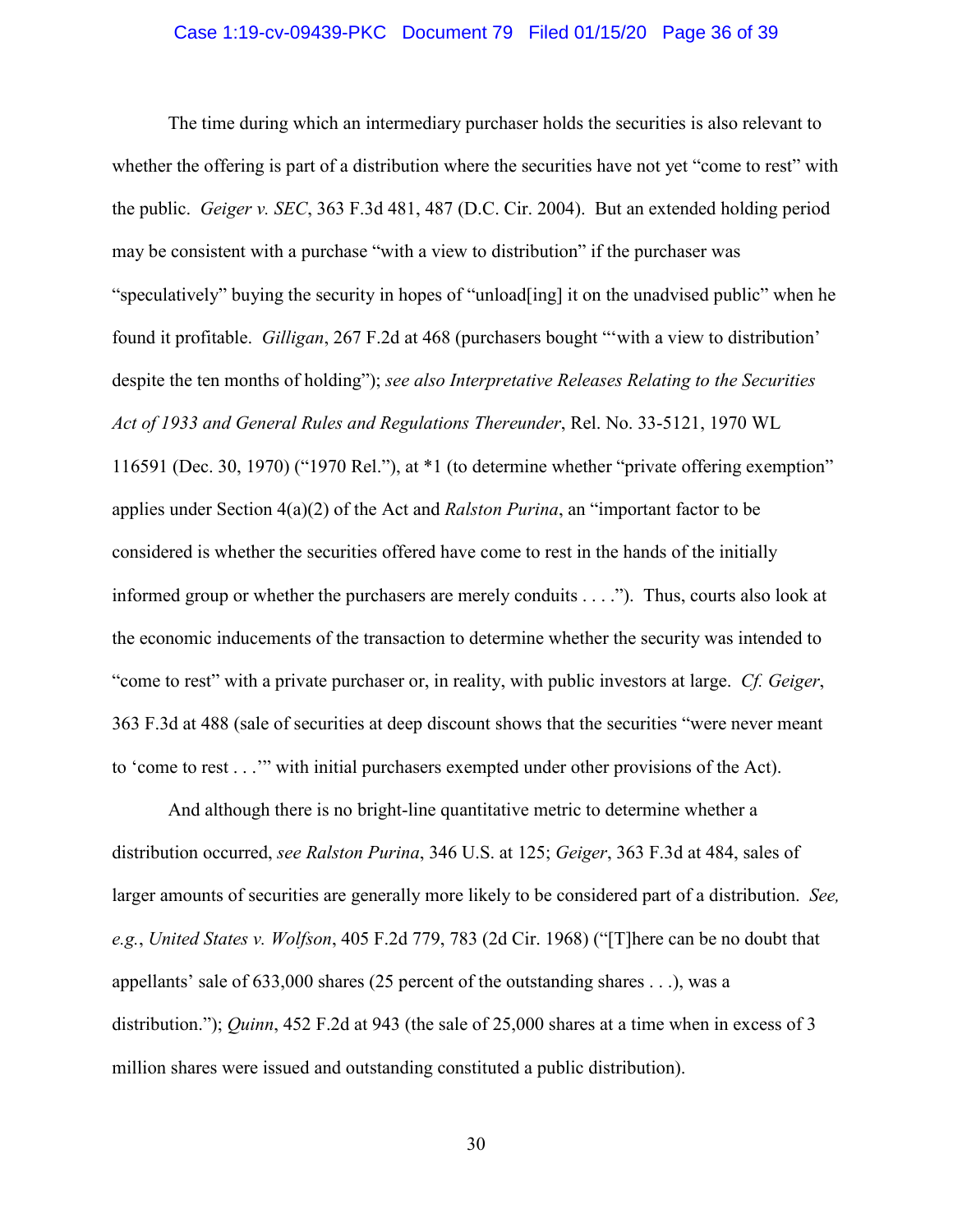#### Case 1:19-cv-09439-PKC Document 79 Filed 01/15/20 Page 37 of 39

For decades, the SEC has issued official guidance consistent with these decisions. In

1962, in a Securities Act Release entitled the "Non-Public Offering Exemption" discussing *Ralston Purina* and its progeny, the SEC noted some of the factors that could be indicative of a non-public versus a public exemption. *See Non-public Offering Exemption*, Securities Act Rel. No. 33-4552, 1962 WL 69540 (Nov. 6, 1962). It explained that, for example:

. . . a statement by the initial purchaser, at the time of his acquisition, that the securities are taken for investment and not for distribution is necessarily selfserving and not conclusive as to his actual intent. Mere acceptance at face value of such assurances will not provide a basis for reliance on the exemption when inquiry would suggest to a reasonable person that these assurances are formal rather than real . . .

*Id.* at \*2.

 In 1970, again discussing transactions "not involving any public offering" and *Ralston Purina*, the SEC once more observed that "[w]hether the transaction is not involving any public offering is essentially a question of fact," and repeated its warning that "the practice whereby issuers procure from the initial purchasers representations that they have acquired the securities for investment" did not lead to "conclusive" determinations of the purchaser's "actual intent." 1970 Rel., 1970 WL 116591, at \*1.

# **B. Telegram Has Taken Steps Towards, and Seeks to Complete, a Public Distribution of Grams**

This legal framework, applied to the facts that cannot be genuinely disputed, establish conclusively that Telegram is engaged in a public offering.

*First*, the ultimate offerees are members of the public at large, unable to ask questions of Telegram or expect answers—precisely the type of individuals the Securities Act is designed to protect. Members of the public are the ultimate offerees because there is no dispute that Stage A Initial Purchasers are not restricted from reselling their Grams indiscriminately upon launch, Stips. at ¶ 93, and because Telegram even plans to distribute Grams directly to Messenger users.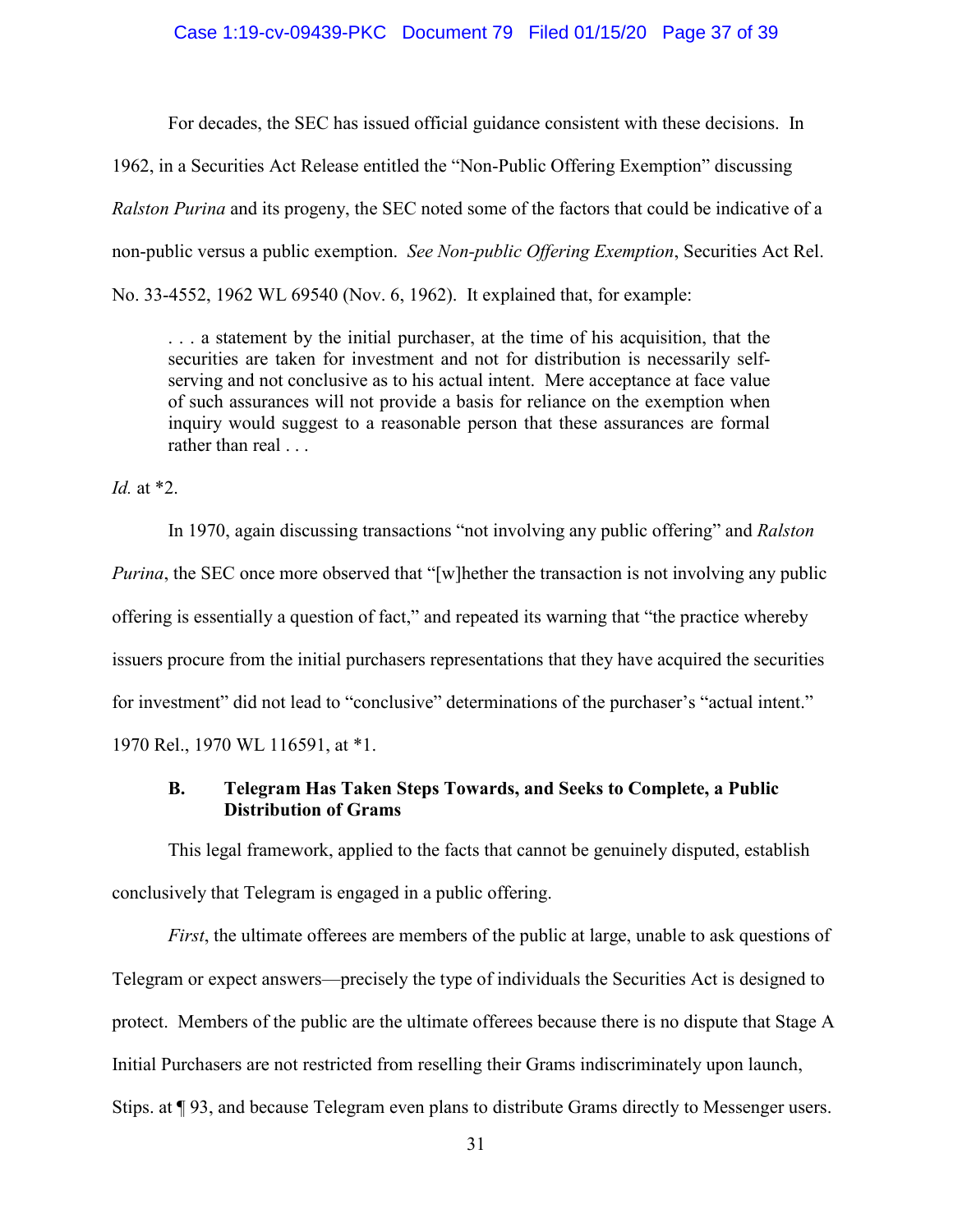#### Case 1:19-cv-09439-PKC Document 79 Filed 01/15/20 Page 38 of 39

56.1 at ¶ 398. Indeed, Telegram has not provided and has no plans to provide the market any information about its finances or its operations with any regularity. *Id.* at ¶¶ 343-46.

*Second*, Initial Purchasers undisputedly have an economic interest to resell some quantity of their Grams upon receipt or at opportune times thereafter. Some have already expressed that intent by asking about listing Grams on digital asset platforms, *id.* at ¶ 160, by noting it in their internal investment considerations, *e.g.*, *id.* at ¶ 178, and by swearing to it to the Court. *Id.* at ¶ 159. Moreover, investors' purchases of assets in large amounts, that bear no relation to any possible purpose other than to resell for profit confirms these obvious intentions. Finally, the economic inducement that Telegram itself built into the price of Grams—the price differential between Presale and Stage A purchasers, as well as the Reference Price formula suggesting a price of \$3.62 at launch (and therefore an immediate return for Stage A Initial Purchasers of more than 100%, Stips. at ¶¶ 87, 94, 143)—confirms that Grams are not meant to "come to rest" in the hands of the Initial Purchasers, but in the hands of the public.

*Third*, there is also no dispute that Telegram has sold nearly 60% of the total Grams to Initial Purchasers and is prepared to make additional distributions to the public at large. PX 73 at 2. This further demonstrates that the Offering is a part of a larger, planned distribution.<sup>10</sup>

Therefore, based on the undisputed facts, Telegram cannot meet its burden to establish that the Offering is exempt from registration.

 $10\,$ 10 Telegram's own statements leave no doubt that this is true. Telegram admits that its ultimate goal is the widespread dispersal of Grams. *Id.* at ¶ 28; Stips. at ¶¶ 139-141. When Telegram switched its fundraising plan from a public to a private sale of Grams, Telegram noted that the sale to the public would then occur "indirectly." 56.1 at ¶ 28.